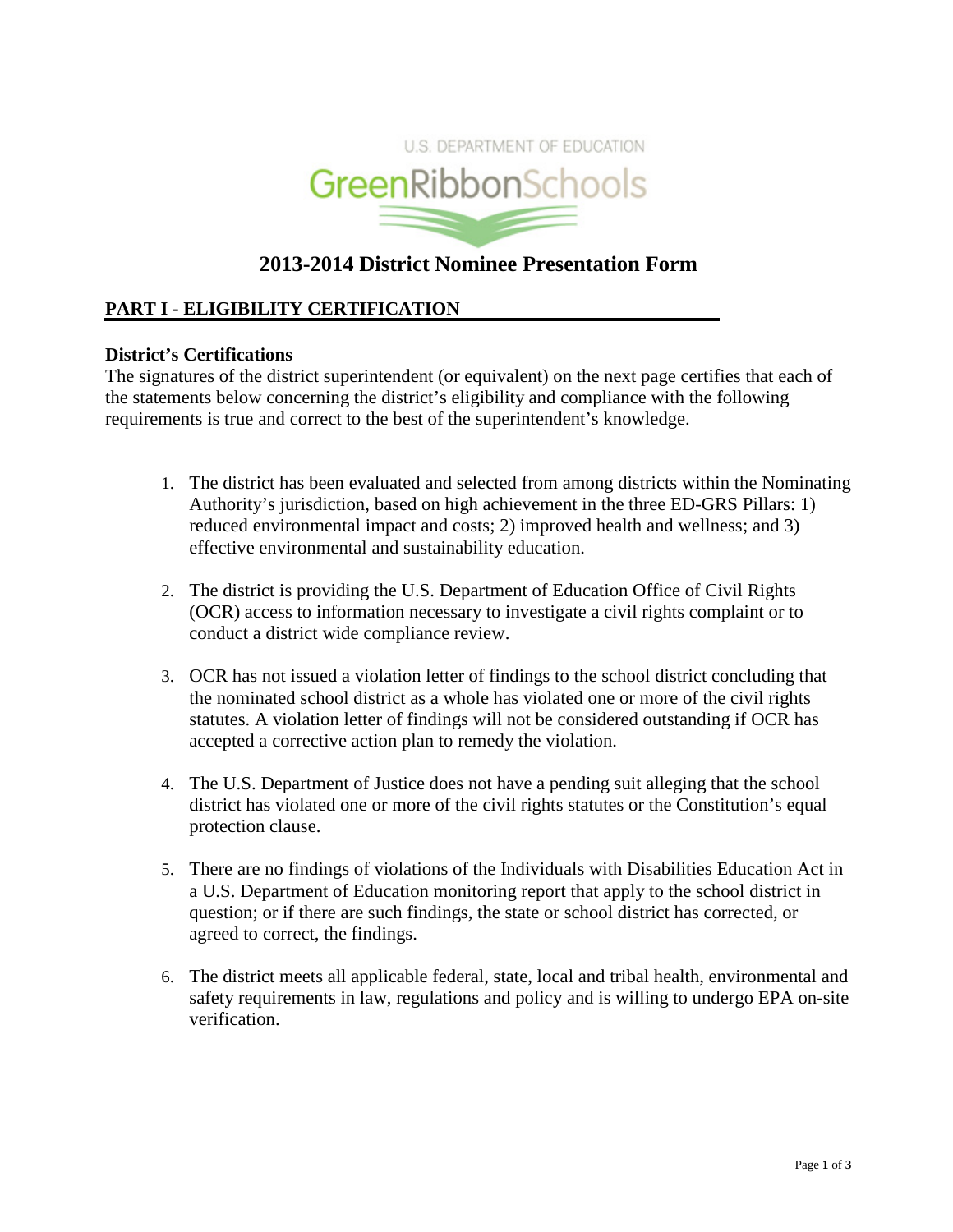

U.S. Department of Education Green Ribbon Schools 2014 – District Award

|                          | Name of Superintendent* <u>Dr. John Tharp</u> |                                                                                                      |
|--------------------------|-----------------------------------------------|------------------------------------------------------------------------------------------------------|
|                          | (Specify: Ms., Miss, Mrs., Dr., Mr., Other)   |                                                                                                      |
|                          | District Name* Greendale School District      | Tel. (414) 423-2700                                                                                  |
|                          | (As it should appear on an award)             |                                                                                                      |
| information is accurate. |                                               | I have reviewed the information in this application and certify that to the best of my knowledge all |

(Superintendent's Signature)

Date / / 13/14

# **PART II – SUMMARY OF ACHIEVEMENTS**

## **Instructions to District Superintendent**

Provide a concise and coherent "snapshot" that describes how your district is representative of your jurisdiction's highest achieving green school efforts in approximately 800 words. Summarize your strengths and accomplishments. Focus on what makes your district worthy of the U.S. Department of Education Green Ribbon School District Sustainability Award.

## **PART III – DOCUMENTATION OF STATE EVALUATION OF DISTRICT NOMINEE**

## **Instructions to Nominating Authority**

The Nominating Authority must document the district's high achievement in each of the three ED-GRS Pillars and nine Elements. Please attach documentation in each Pillar and Element. This may be the Authority's application based on the Framework and sample application or a committee's written evaluation of a school in each Pillar and Element.

## **Nominating Authority's Certifications**

The signature by the Nominating Authority on this page certifies that each of the statements below concerning the district's eligibility and compliance with the following requirements is true and correct to the best of the Authority's knowledge.

1. The district is one of those overseen by the Nominating Authority which is highest achieving in the three ED-GRS Pillars: 1) reduced environmental impact and costs; 2) improved health and wellness; and 3) effective environmental and sustainability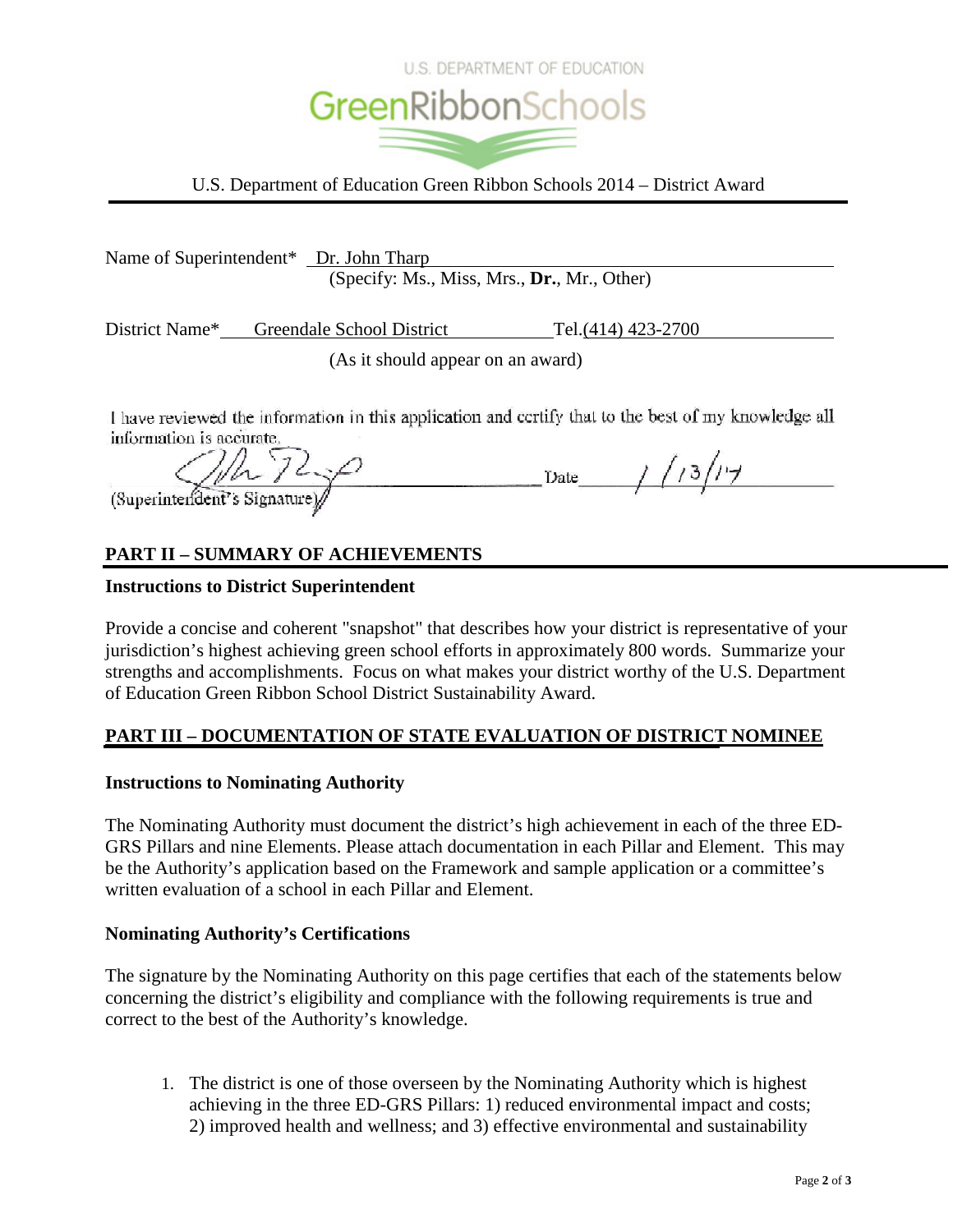

education.

2. The district meets all applicable federal civil rights and federal, state, local and tribal health, environmental and safety requirements in law, regulations and policy and is willing to undergo EPA on-site verification.

Name of Nominating Agency Wisconsin Department of Public Instruction

Name of Nominating

Authority State Superintendent Tony Evers, PhD (Specify: Ms., Miss, Mrs., Dr., Mr., Other)

I have reviewed the information in this application and certify to the best of my knowledge that the district meets the provisions above.

Date 1/24/2014

The nomination package, including the signed certifications and documentation of evaluation in the three Pillars should be converted to a PDF file and emailed to [green.ribbon.schools@ed.gov](mailto:green.ribbon.schools@ed.gov) according to the instructions in the Nominee Submission Procedure.

> \_\_\_\_\_\_\_\_\_\_\_\_ OMB Control Number: 1860-0509 Expiration Date: February 28, 2015

## **Public Burden Statement**

According to the Paperwork Reduction Act of 1995, no persons are required to respond to a collection of information unless such collection displays a valid OMB control number. The valid OMB control number for this information collection is 1860-0509. Public reporting burden for this collection of information is estimated to average 37 hours per response, including time for reviewing instructions, searching existing data sources, gathering and maintaining the data needed, and completing and reviewing the collection of information. The obligation to respond to this collection is required to obtain or retain benefit P.L. 107-110, Sec. 501, Innovative Programs and Parental Choice Provisions. Send comments regarding the burden estimate or any other aspect of this collection of information, including suggestions for reducing this burden, to the U.S. Department of Education, 400 Maryland Ave., SW, Washington, DC 20202-4536 or email ICDocketMgr@ed.gov and reference the OMB Control Number 1860-0509. Note: Please do not return the completed ED-Green Ribbon Schools application to this address.

<sup>(</sup>Nominating Authority's Signature)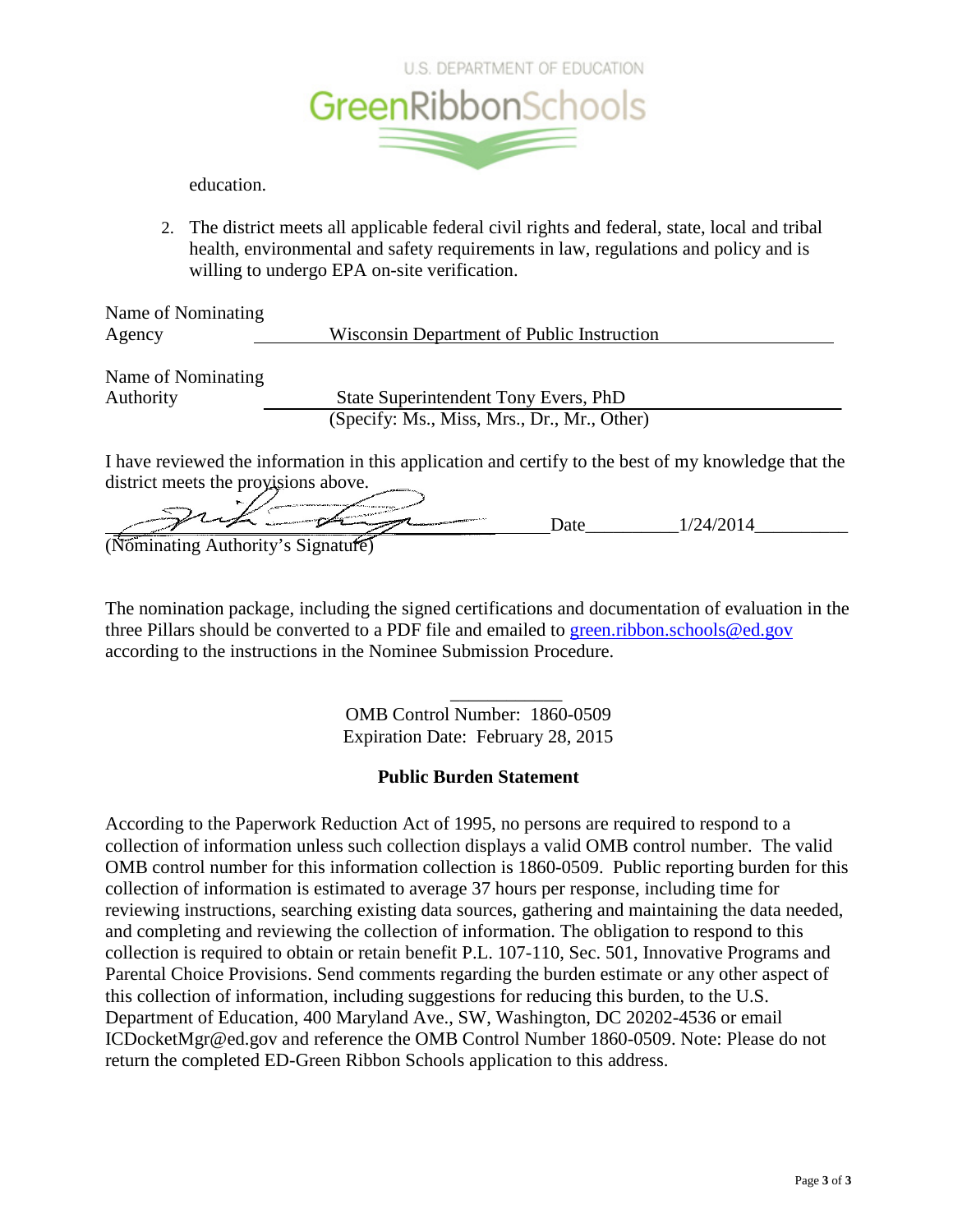

WISCONSIN

#### **U.S. Department of Education Green Ribbon Schools Summary of Achievements for Greendale School District**

Greendale School District (GSD) has focused on operating green, healthy, and sustainable schools for almost a decade. With five buildings located in suburban Greendale, Wisconsin, GSD has documented significant achievement in all three pillars of U.S. Department of Education Green Ribbon Schools with the leadership of a visionary business manager and the work of a diverse "Green Team."

#### **Pillar I: Reduced Environmental Impact**

Ten years ago, GSD energy scores were dismal and a deliberate focus to correct that trend began in 2004. After becoming an ENERGY STAR Partner, the district reduced its energy bills by \$200,000 from 2006 to 2011. Efforts included replacing all school heating plants with energy-efficient systems and retrofitting all lighting in district buildings to T-8 energy efficient lighting (with occupancy sensors in most places), Additionally, the district added digital systems for controlling the environment in the high school, a solar energy hot water system to heat the pool and for domestic hot water, and new fixtures and fountains to save water. Turf athletic field was installed to save water and maintenance and eco-friendly floors eliminate the use of chemicals for cleaning and reduce maintenance. GSD also made operational changes to reduce energy use. Classrooms and offices were de-cluttered using a professional organizer and an initiative to reduce copying costs resulted in a \$20,000 cost savings per year. For these efforts the district received the Tools for Schools, Great Start, and Leadership Awards in 2009 and the Excellence Award in 2011 from the EPA for IEQ in Washington, D.C. The district's building energy scores are now some of the highest in Wisconsin.

#### **Pillar II: Improved Health & Wellness**

GSD promotes healthy schools by supporting wellness, good nutrition, and regular physical activity as a part of the total environment where children learn and participate in positive dietary and lifestyle practices. By supporting and promoting good nutrition and physical activity, schools contribute to the basic health status of children to optimize student performance potential and promote success in the classroom. The district sponsors free access to health care services provided by a nurse practitioner at a school-based clinic for students, staff, their dependents, and retirees. A Student & Family Assistance Program gives free confidential access to a variety of professionals for consultation on issues that commonly affect students and their families. It is available to all household members, whether the problem is related to a student, an adult, or the whole family. To promote good nutrition, food service offers healthier choices to students and staff through the school lunch program to meet the requirements of the Healthy Hunger Free Kids Act. Menus meet all program requirements and have earned "Six Cent Certification" from the program. The district is launching its "Get Moving and Stay Active 60 Minutes a Day" initiative for families with an introduction to a variety of work-outs and physical activities offered to students and families at the annual Parents as Partners conference.

#### **Pillar III: Effective Environmental and Sustainability Education**

Greendale curriculum at all grade levels includes environmental and sustainable instruction. A culmination of these efforts is the *School Garden*, at the high school. Students from all schools contribute to its success -- planting and tending the garden; teachers utilize the outdoor classroom for science instruction at all levels. The youngest learners in 4K planted pumpkins and were invited with parents to harvest the vegetables. Elementary and middle school students planted seeds in classrooms and walked with their seedlings to the garden to plant them. Other students are raising worms to help nourish the soil and create compost.

The outdoor classroom offers a practical location for high school science experiments and instruction. GHS Science Essentials students work with elementary students in the garden. High school special ed/job training students are involved in planning, planting, and harvesting produce as well as preparing a variety of foods with it for *Free Sample Fridays* to introduce students and staff to new, healthy foods as well! The Garden Club, with 18 core members, works in planning, planting, growing, harvesting, and general education of the garden. District's "Green Team," facilitated by a sustainability specialist from CESA 10, with faculty members, staff, students and community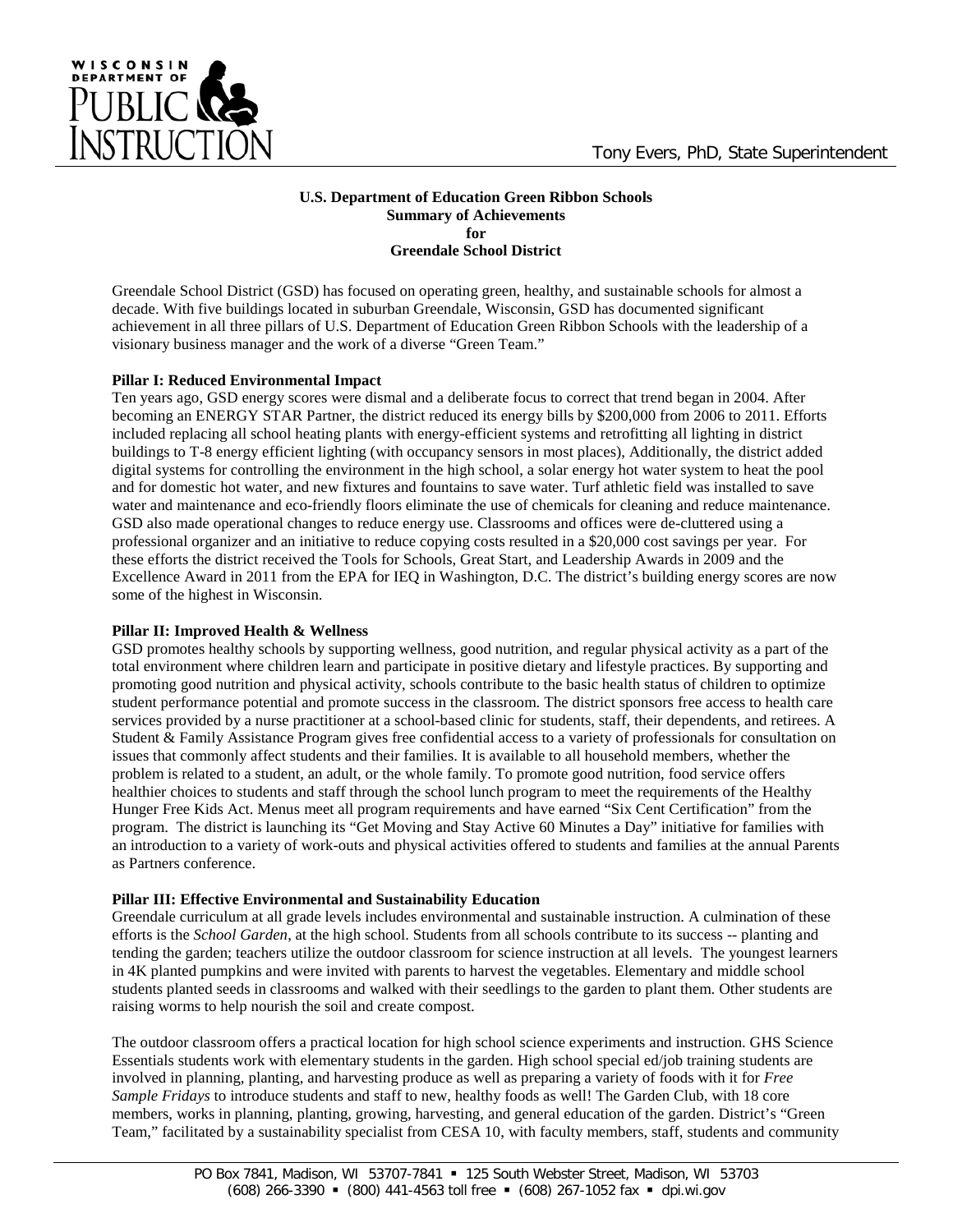members, continues to drive concepts into the curriculum and provide resources to teachers for incorporating into the curriculum. *Eco Literate*, by Daniel Goleman, Lisa Bennett, and Zenobia Barlow, is one such resource that the group uses to join education with the environment.

#### **Cross-Cutting Questions**

Greendale Schools has created a 'green, healthy, sustainable' brand in our community's mind with its efforts showcased in events and spotlighted stories. The district is one of the highest achieving districts in Wisconsin. GSD presented at the National Green Schools Conference in 2012 and will again in 2014. Erin Green, Business Manager, is on the Advisory Board for the National Green Schools organization. Its Strategic Plan includes a goal to focus on sustainability.

#### **Scoring and Highlights**:

The complete state application is too long to include in this nomination submission, so the applicant's information has been summarized in the following pages, aligned with the pillars and elements. Each application was ranked by teams of external reviewers and internal reviewers, each with different areas of expertise using a common ranking tool. In addition, the slate of nominees was forwarded to related state and federal agencies to ensure there were no compliance or regulatory issues.

Greendale School District serves 2,658 students and has 300 staff across 5 buildings.

The summary of the nominee's achievements as reported in their application is presented in each pillar and element below. The focus area is in reference to Wisconsin's application structure.

### **Pillar I: Reduced Environmental Impact**

**Element 1A: reduced or eliminated green house gas (GHG) emissions** 

Focus Area: Energy

The school has had multiple formal energy audits conducted:

- $\checkmark$  Focus on Energy, 2006: District wide audits conducted in 2006
- Local Provider, 2007; 2013: High School audit prior to renovation in 2007; Middle School audit prior to digital controls upgrade in 2013

From 2005 to 2013, the school has reduced its non-transportation energy use from an initial baseline by 28%.

The school uses the following green building practices to increase energy efficiency:

- $\checkmark$  School has developed an Energy Policy Plan (Date developed: 2010) Comments: This policy document was produced by a cross section of staff incorporating KEEP guidelines.
- $\checkmark$  Solar thermal: estimates that 36% of pool heat comes from solar system as well as domestic water.

Energy monitoring and awareness is a large focus of the CESA 10 Sustainability Services provided to the district. 75% of High School was renovated with energy efficiency in mind, but is not certified to any standard.

The school installed the following energy saving devices to increase energy efficiency:

- $\checkmark$  Switched to energy efficient lighting. Comments: Replaced all T-12 lamps with T-8s in 2004
- $\checkmark$  Installed occupancy sensors. Comments: Installed in each room in 2004
- $\checkmark$  Installed vending misers. Comments: Provided by vendor (Coke)
- Upgraded to a more energy efficient HVAC system. Comments: Upgraded HS HVAC system in 2007 with digital controls; Upgraded heating plants in MS in 2007 (and digital controls), Canterbury in 2003, College Park in 2006, and Highland View in 2011; Upgrade unit ventilators in all elementary schools as old units fail
- $\checkmark$  Other: Replaced leaking windows, cleaned duct work, repaired/replaced all roofing, building envelope repairs, pool heat recovery system

The district participated in the ENERGY STAR Challenge in 2007 and took the Lt. Governor's Energy Challenge to reduce energy use by 10%. The district more than complied, saving \$120,000 over two years in energy costs. The new heating plants installed in the HS, MS, and Canterbury replaced 40-50 year old boilers, greatly improving energy efficiency. Replaced all drinking fountains in the district with energy saving models. Installed new restroom plumbing and fixtures throughout the HS that are more water and energy efficient. Lights turn on and off via a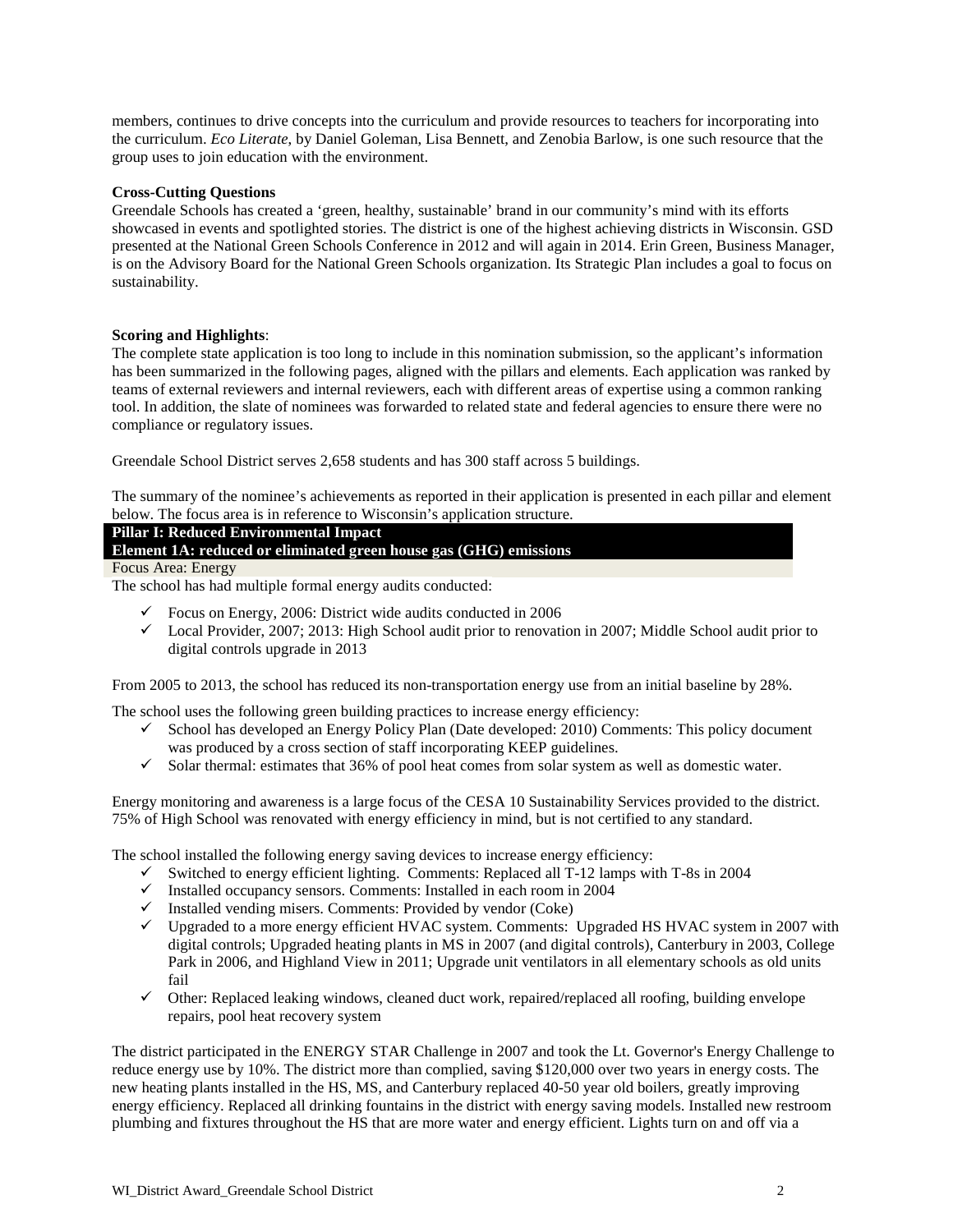control panel at the HS to save usage and outside lights were put on timers. Focus on Energy provided an incentive to replace the pool heating coil with an energy efficient model at the HS. Thermostats are set to 68 degrees during the day and 55 degrees at night, windows and doors are kept closed during heating season, portable space heaters are banned in the district, personal appliance use is monitored and shared where possible by staff, office equipment is turned off nightly, computers are shut down automatically nightly, energy use is tracked with School Dude Utility Direct program and reports are generated.

The school has provided professional development to their staff to ensure proper building operations:

- WASBO Facility Managers Program certification Name of staff: Brian Koffarnus, Steve Coombs Date of Certification: May 2011
- Practical Energy Management (PEM) Name of staff: Brian Koffarnus, Steve Coombs Date of Certification: Winter 2008
- $\checkmark$  Building Operator Certification (BOC) Name of staff: Joe Braam, Jim Small, Robert Becker, Steve Coombs; Date of Certification: 1999
- Other: Name of certification: FOAM Sustainability Course through MATC name of staff: Brian Koffarnus; date of certification: 2009

Students and/or staff help identify and/or implement behavioral changes to reduce energy consumption in the following ways:

Students at College Park Elementary have a Green Team monitoring light usage, keeping blinds open during day for natural light, and ensuring projectors are off when not in use. District staff is encouraged to use day lighting when possible and turn off banks of lights to save energy. Highland View Elementary staff were awarded \$200 from a KEEP mini-grant and will be used to purchase desk lamps for staff use during prep times where they can turn off overhead lights and save energy. Select Middle School and High School science classes are involved with hands-on projects to measure and reduce energy use in those buildings. Some examples of projects identified by students in the MS include: study to determine if occupancy sensors can be adjusted to turn lights off sooner, identifying appliances that can be unplugged, determine if computers can be shut down sooner and turned on later, determine if ice cream freezer can be removed, proposal to reduce lighting in hallways, creating a number of posters with energy conservation messages, developing short videos sharing energy saving messages, increasing use of power strips, and presenting information to other staff and students.

Energy is taught in the curriculum in the following ways:

MS 8th grade science teacher has had Paul Van de Sand, Franklin Energy, present to students about energy generation, distribution, and conservation. Students created 'webs' to record and organize their understandings of energy as they worked on non-fiction reading. Students also played School Savings game from the KEEP Energy and Your School activity guide to learn more ways to conserve energy at school. Students investigated school energy use and proposed solutions that will be implemented and analyzed over the year by collecting evidence in a scientific manner - addressing science and engineering standards as well as providing reliable data on effectiveness of implemented practices. HS Env Ed and Special Ed teachers team up to have students conduct a light survey in the building. Results will be shared with the staff and recommendations will be made to the B&G Director. A teacher at the HS will conduct a nonfiction film and lit environment week unit where films such as Switch: Discover the Future of Energy and Gasland for students to watch as they conduct research on energy and/or environmental issues.

Professional development is offered to staff regarding energy and/or energy education:

Eight teachers participated in the KEEP School Building Energy Efficiency Education graduate course through UW-Stevens Point in August 2013. Energy action plans were developed to raise energy awareness and implement new energy saving practices throughout the district. Sustainability Leader, Erin Green attended the US Green Building Council annual conference in Washington, D.Cc the summer of 2013. This was attended by 30 school sustainability leaders from around the country, and was led by a faculty member from Harvard who teaches Sustainability. GSD is now a US Green Building Council member and receives access to energy-related resources and discounts on professional development opportunities, such as the Center for Green Schools Green Classroom Professional Certificate. At this conference, specific plans for student wellness, recycling, and energy reduction was formulated.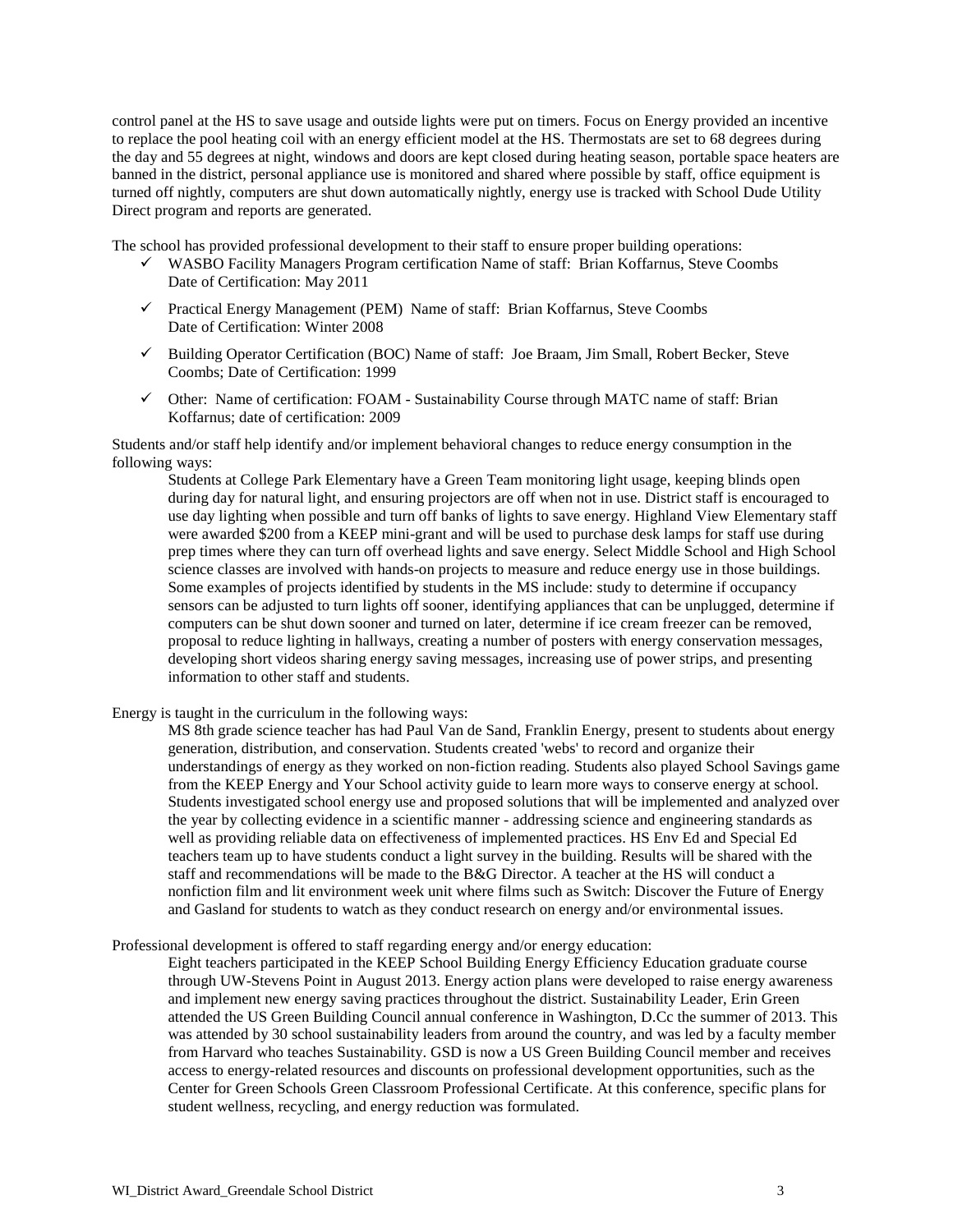Additional progress the school has made towards energy education:

CESA 10's sustainability specialist administered an online energy behavior survey to all staff (162 responses) identifying current energy practices and areas of improvement. When asked to grade the sustainability in the 'energy' area - the most common grade was a 'B'. CESA 10 has provided weekly energy tips that are shared with staff in their monthly Notebook Newsletter. The "Kilowatt Challenge" was initiated in May 2013 where each building will reduce energy use by 5%. If a building reaches its goal, they will receive a portion of the dollars saved. Posters in each school are updated with energy usage each month to raise awareness and encourage staff to use energy wisely. In addition, a life-sized cardboard cut out of Mr. DeSalvo (teacher known for his energy conservation habits) is placed in a location highlighting an energy conservation practice. 'Keep Calm' bookmarks were distributed to students at the beginning of the 2013-2014 school year with a list of ways to conserve energy. Energy conservation tips were also shared with staff when the Kilowatt Challenge was started.

#### **Element 1B: Improved water quality, efficiency, and conservation**

Focus Area: Water

The school's drinking water comes from a municipal source.

The school uses the following practices to increase water efficiency and ensure quality:

- $\checkmark$  Our school conducts annual audits of the facility and irrigation systems to ensure they are free of significant water leaks and to identify opportunities for savings. Comments: Facility only - no irrigation systems; Use water wheels
- $\checkmark$  Our school's landscaping is water-efficient and/or regionally appropriate.
- $\checkmark$  Our school has reduced storm water runoff and/or reduced impermeable surfaces. Comments: Installed bioswale at baseball field to manage storm water, removed old tennis courts
- $\checkmark$  Student medications are sent home to be disposed if expired or no longer needed

Additional progress the school has made towards improving water quality, efficiency, and conservation:

Installed synthetic football turf in 2008, reducing chemical use, mower use, and the need for watering. After a significant reduction in water use, the village of Greendale contacted the district to see if a water meter had been removed. The water wheel had been watering the field daily for approximately 8 hours a day prior to installing the turf. Installed water filling stations at the HS and MS and plan to install in the elementary buildings. Installed new rest room plumbing and fixtures in the HS that are more water and energy efficient during 2007 renovation. Replaced a leaking boiler during HS renovation in 2007 where old boiler leaked approximately 3,000 - 5,000 gallons per month during the heating season. Installed terrazzo and concrete polished floors at the HS to reduce water and eliminate chemical use.

Students and staff identified and implemented water conservation and increased water quality in your school in the following ways:

Water fountains were all replaced with water conservation models in the past five years. Many of the stools in the washrooms also changed to water conservation models. Artificial turf installed on football/athletic field to reduce use of water in a major way. Class of 2012 donated water fountain bottle refillers to the school, with counters of how many plastic bottles are kept out of the landfill from its use. Additional systems are being installed at other district schools.

Water topics are taught in the curriculum in the following ways:

2nd Grade: Discuss water during air and weather unit. 5th Grade: During Ecosystems unit, students build a water based ecosystem out of 2 liter bottles and pollute it to learn about impact. 8th Grade: Study water as a resource and its conservation. Students study water storage on Earth, availability, conservation in real-life examples, lab activities involving engineering and collecting local water information, and partake in guided higher-order thinking discussions. The performance assessment is a simulation where students take on different roles in communities and make decisions about the design and laws based on values and understanding of water resources. 8th grade students also take a personal water footprint audit for regular usage and how much water is used for the products they use. HS AP and Regular Env Science: Students perform lab experiments in the field by studying a nearby water source. Env Science looks at the Water Quality Index (WQI) short-term whereas AP Env Science participates in a long-term WQI study of the water source. Students learn basic concepts relative to the water cycle, watersheds, freshwater and saltwater use, and water pollution.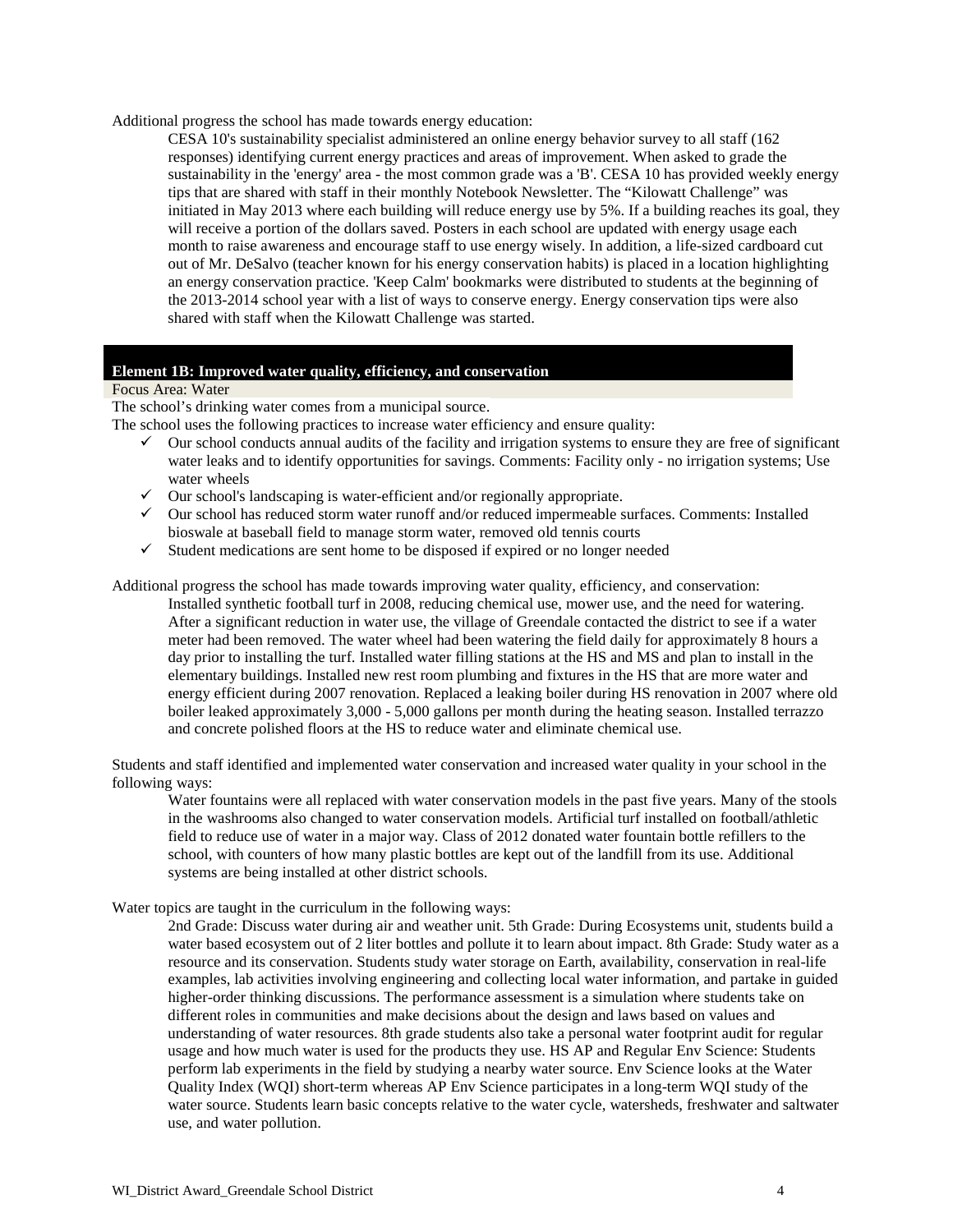Professional development related to water education includes:

All staff participated in a presentation on sustainability at GSD, including the use water. Staff receives updates on sustainability topics regularly, including water.

Additional progress the school has made towards water education:

Water conservation tips are occasionally sent out to all staff by Business Manager. CESA 10 administered a sustainability survey and when staff was asked to grade the sustainability of the 'water' area, the most common response was 'I don't know' followed by a 'B'. In the HS Biological Processes class, basic water properties are discussed and students use hands-on activities to apply concepts learned. Students learn more about the importance of water to the environment and to people.

#### **Element 1B: Improved water quality, efficiency, and conservation**

Focus Area: School Site

The school uses the following types of outdoor grounds on or near the school site:

- $\checkmark$  Our school has a habitat garden. Approximate size: 4' by 10' Comments: Located within the GHS garden
- $\checkmark$  Our school has a food garden. Approximate size: 20' X 24'; 1/2 acre Comments: Large garden at HS with hoop house nearly completed and smaller garden at Highland View
- $\checkmark$  Our school has a school forest registered with the Department of Natural Resources. Approximate size: 14 acres; 2.5 acres Comments: Located behind the MS and Canterbury; Greendale High School; Both Registered in 2013
- $\checkmark$  Our school utilizes a wooded site adjacent to the school site. Approximate size approximately 15 acres Comments: Milwaukee County property behind HS
- $\checkmark$  Our school utilizes a community park. Approximate size: 5 parks of various sizes; Comments: 5 parks are within walking distance to the schools and are used regularly
- $\checkmark$  Our school uses the existing site, lawns, parking areas, playgrounds, etc. for outdoor teaching. Approximate size: 3 Comments: There are outdoor classrooms at the HS, MS, and Canterbury schools and Highland View is in process of building a formal outdoor classroom
- $\checkmark$  Natural playground has been designed and will be built on school property this spring

Additional progress the school has in place to maintain or improve safe, healthy, and environmentally sound grounds:

Additional bushes and plantings enhance the grounds. We have removed shrubbery next to the buildings for safety and planted native plants/shrubs at all schools for easier maintenance. We practice integrated pest management and use no chemicals/fertilizers on grounds for safety of students at all sites.

The school encourages educational use of the school grounds, school forests, and outdoor teaching sites in the following ways:

County foresters worked with the HS Environmental Science class to create a School Forest Management Plan - completed on December 11, 2013. Two forests will be used as outdoor classroom space. One of the 4K classes at Highland View has a worm compost bin in the classroom and castings are used to help nourish the school gardens. The Green Team at College Park helps plan the school's plot in the school garden - what to plant and layout of plot. There was a Summer Garden Challenge in 2013 and each school developed a team and was given the same size garden plot on which to raise vegetables, with an award given to the greatest producing team (Highland View in 2013). HS Special Ed students are involved in planning, planting, and harvesting produce as well as preparing it for Free Sample Friday at the HS.

Professional development offered to staff regarding use of school grounds school forest, and/or outdoor teaching sites in the following ways:

A LEAF (Forestry Education in the K-12 Classroom) in-service is scheduled for April 2014 in the district at the newly registered school forest areas. LEAF hybrid workshop teaches about key forestry principles, demonstrates teaching techniques, and provides great activities that can easily integrate forestry education into an indoor or outdoor classroom. Several staff has taken Project Learning Tree, Project WILD, and Project WET at some point and have been introduced to outdoor educational resources.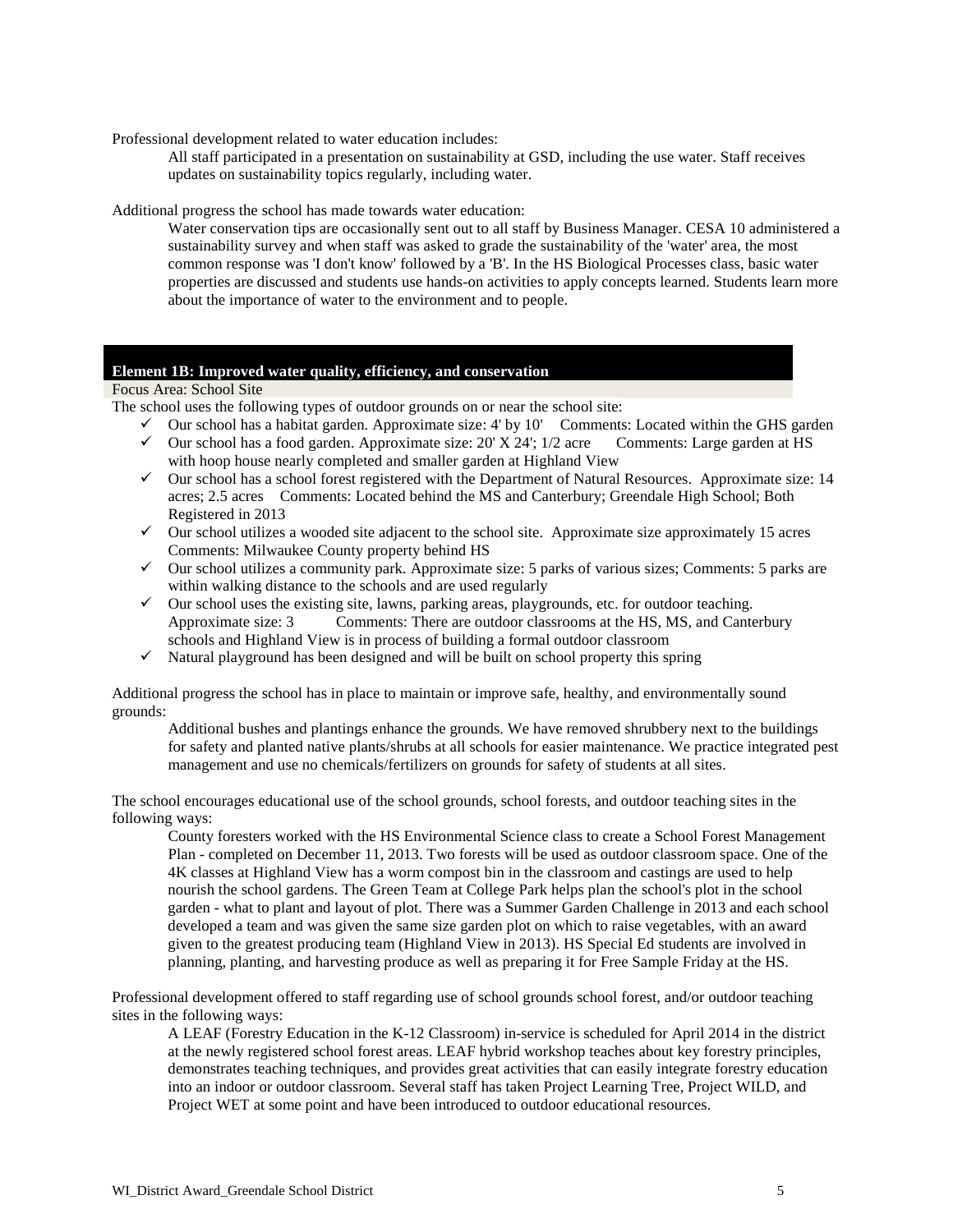Additional progress the school has made to encourage educational use of the school grounds, school forests, and outdoor teaching sites:

CESA 10 administered a sustainability survey to all staff to determine the level of interest in accessing and using the school forest and gardens. The responses indicate high-level interest with some professional development provided on how to best use these environments. The HS Garden Club has a Mum and Kale sale each September. The school gardens generated 769 pounds of produce in 2013. The School Forest Coordinator will be forming a School Forest Team in the near future now that the school forest areas are registered. HS Environmental Science classes have help clean up the grounds. Adding the hoop house to the garden at the HS will lengthen the growing season and allow more students to use the space for educational purposes.

#### **Element 1C: Reduced waste production**

Focus Area: Recycling & Waste Management

The school has a 26% diversion rate and recycles the following materials:

- $\checkmark$  Paper
- $\checkmark$  Glass
- $\checkmark$  Metals
- $\checkmark$  Plastics
- $\checkmark$  Ink Cartridges
- $\checkmark$  Cell Phones
- $\checkmark$  Milk Cartons
- $\checkmark$  Batteries
- $\checkmark$  Other: light bulbs, ballasts, wire, building materials, furniture

Comments: The technology department handles all electronic device recycling. Some batteries are recycled in the HS library. GSD spent \$18,994 on waste and recycling fees in 2012-2013. All trash and recyclables go from the schools to the Franklin Landfill/MRF.

With the exception of outdoors, blue recycling bins are clearly labeled, always placed next to gray trash cans, and are in the following locations:

- Hallways
- Classrooms
- Lunch Room
- $\checkmark$  Staff Lounge
- $\checkmark$  Student Lounge
- $\checkmark$  Main office

Comments: Limited in outside recycling bins at this time.

The district uses 100%Comet Copier Paper, which is certified to the Chain of Custody standards of both the Forest Stewardship Council™ (FSC®) and the Sustainable Forestry Initiative (SFI).

The school composts waste in the following ways

 $\checkmark$  Our school composts our cafeteria food waste. Comments: Collects kitchen scraps and FCE food waste

The school takes the following actions to minimize and safely manage hazardous waste:

- $\checkmark$  Follow WI Dept. of Safety and Professional Services Guidelines and OSHA; Work with EMC and Chemical Hygiene officer
- $\checkmark$  Our school disposes of unwanted computer and electronic products through an approved recycling facility or E-cycle Wisconsin program.

Comments: Only small amounts of hazardous waste are generated at a time, so compounds are isolated, separated, packaged and stored until enough is collected to justify expense of HazMat company pickup.

Additional progress the school has made to reduce waste, increase recycling/composting, or eliminate hazardous waste:

Over the last six years, the HS Chemistry Teacher has taken many steps to alter or eliminate student activities using chemicals that require special disposal and has taken steps to pare down chemical supply. When students do reactions with materials that are not able to undergo sink disposal, they do microscale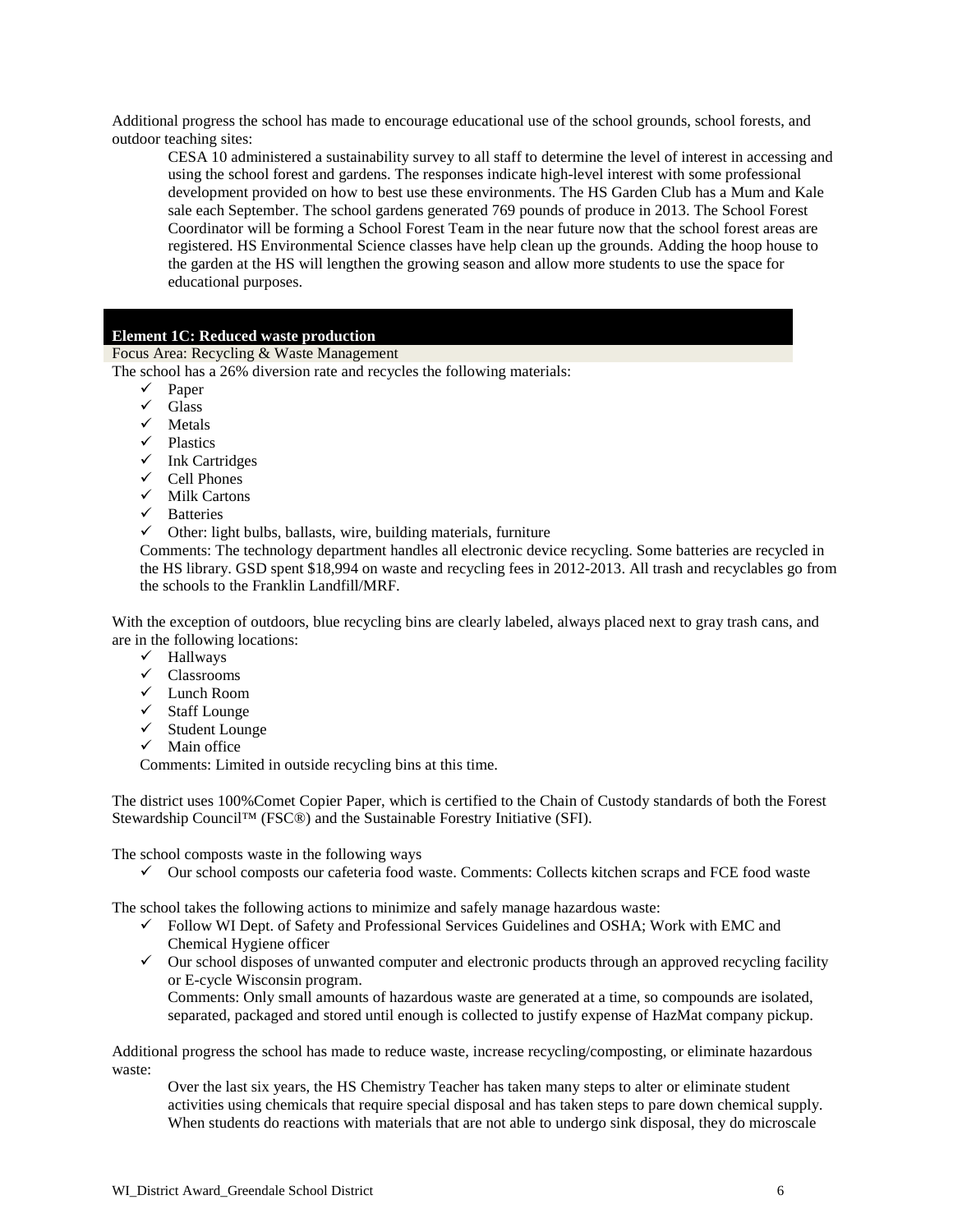reactions, using small amounts of chemicals. Other reactions are teacher-led demonstrations, one per class.

Waste reduction, reuse and recycling behaviors are encouraged in the school in the following ways: District uses co-mingled single stream recycling to facilitate ease of recycling. The HS introduced specific 'Coca-Cola' shaped recycling bins for plastic, aluminum cans, and plastic bottles. The HS has switched to using reusable lunch trays instead of disposable. Staff and students at Highland View participate in terracycle.com where they collect used markers and other art supplies as a fundraiser. Staff at College Park made a list of unwanted items (furniture, etc.) at the end of the school year and sent to all staff to find new homes instead of discarding items. All items found new homes and that reduced the amount of 'new' purchases the next school year. Milk carton recycling was introduced in 2013 to divert more waste from the landfill. A Social Studies teacher at the HS repairs distressed textbooks over the summer for reuse.

Waste reduction and recycling are part of the curriculum in some/all grades:

Highland View 5th graders were invited to JACO Environmental by Focus on Energy's staff to watch how a refrigerator is recycled. As part of participating, Focus on Energy replaced one of the school's older refrigerators with a newer Energy Star appliance. Students learned how older refrigerators use more energy, are less cost effective, and can be harmful if put into landfills, and learned how almost every part of the refrigerator can be recycled. Vermi-composting is done in several classrooms throughout the district and teachers engage their students in general discussions about composting through hands-on activities.

Professional development is offered to staff regarding waste and recycling education:

The CESA 10 sustainability specialist presented recycling and waste management information to the District Sustainability Team (i.e. Green and Healthy School Team) in October 2013. The presentation included recycling facts and specific district waste and recycling statistics. Results from a staff waste and recycling behavior survey were also shared identifying current practices and opportunities for improvement emphasizing the 5 'R's: Reduce, Reuse, Recycle, Refuse, Repair.

Additional progress the school has made towards waste and recycling education:

CESA 10 administered an online waste and recycling survey to staff in fall 2013. The results indicated a high percentage of staff is actively recycling at school. Some areas of improvement include composting, recycling electronics, and discontinuing unwanted catalogs. When staff were asked to grade the sustainability in the 'waste and recycling' area - the most common grade was a 'B'.

#### **Element 1C: Use of alternative transportation**

Focus Area: Transportation

The school offers the following transportation options:

- $\checkmark$  Vehicle loading/unloading areas are at least 25 feet from building air intakes, doors, and windows.
- $\checkmark$  A plan to regularly review bus routing. Comments: Done annually.
- $\checkmark$  Bike racks. Comments: Available at all buildings.
- $\checkmark$  Safe Pedestrian Routes to school or Safe Routes to School.
- $\checkmark$  Other: Walking School Bus at some elementary buildings. All schools are walkable with multiple sidewalks and walking trails embedded in our 1937-planned community

Comments: We do know that 1089 students are eligible for bussing (41%).

Describe how your school transportation use is efficient and has reduced its environmental impact:

Greendale was designed in 1937 with walking paths to all schools and sidewalks throughout. The district purchased two minivans for use when just a few students are transported to save fuel and vehicle costs. A new small-sized, fuel-efficient bus transports special education students and smaller groups and teams to save energy/gas. All routes are reviewed annually for maximum efficiency with limited stops (students may walk up to 4-5 blocks to catch the school bus). Students are encouraged to walk to school. Crossing guards protect the routes for safety.

Additional progress the school has made towards transportation efficiency and decreasing emissions:

When weather is appropriate, students walk on field trips and enrichment opportunities, including garden work, to watch marching band performances, for assemblies, to village for various field trips/enrichment --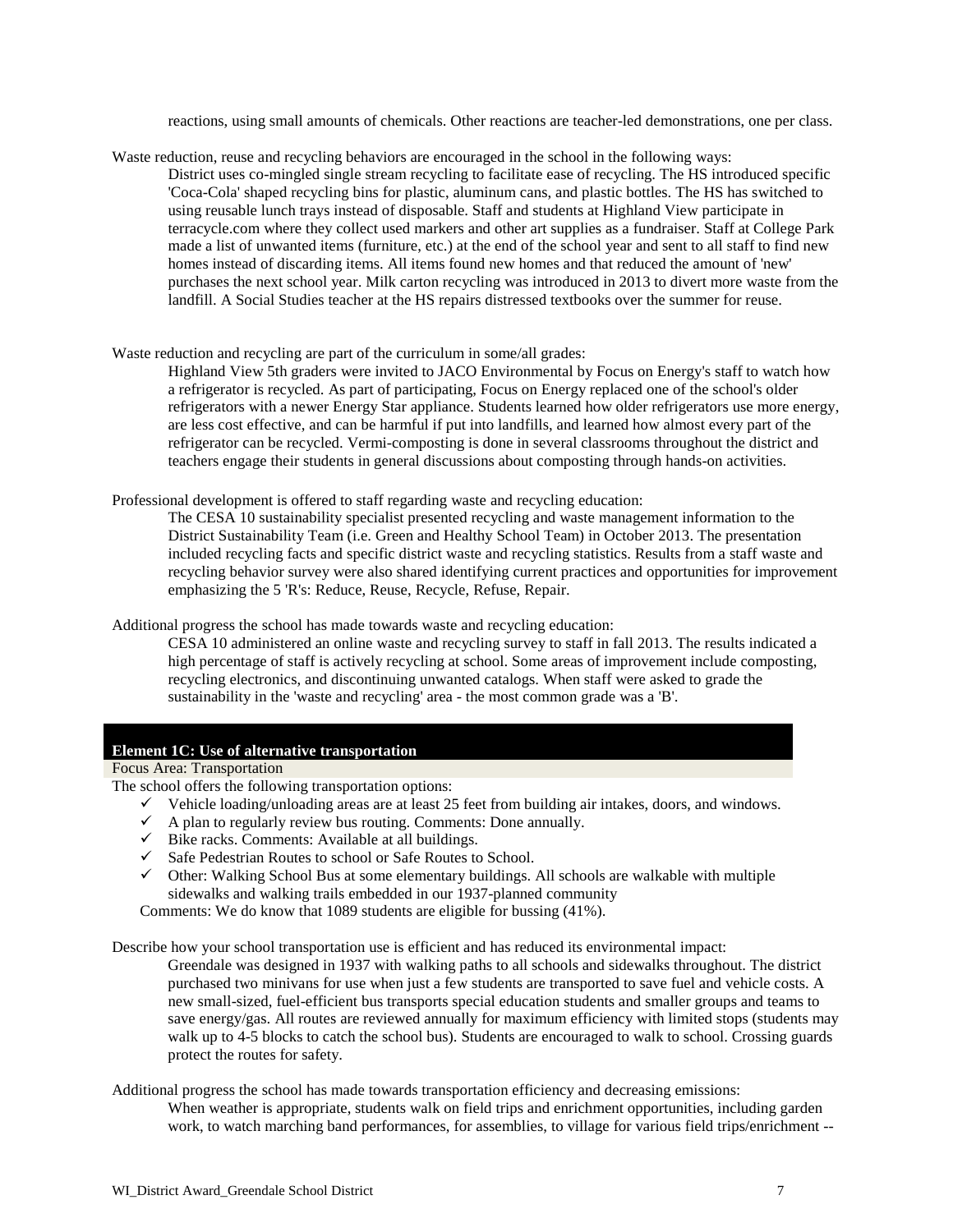Historical tour of village and PRIDE Christmas tree decorating. School buses are used by HS and MS teams with transportation consolidated so all levels of teams travel together when possible. When football team played at state, school sponsored fan buses to transport students, keeping parent vehicles off the road.

Transportation issues and outdoor air quality are part of the curriculum in some/all grades:

While there is no formal inclusion of transportation in our curriculum, students and teachers have informal discussions regarding alternative forms of transportation in social studies and science.

Professional development is offered to staff regarding sustainable transportation education: Staff has been introduced to the 'walking school bus' concept and other related transportation initiatives via a presentation made by Erin Green in 2012 at each school.

Additional progress your school has made towards sustainable transportation education: The 'walking school bus' and other programs encourage elementary students to walk to school.

#### **Pillar II: Improved Health & Wellness**

**Element 2A: Integrated school environmental health program**

Focus Area: Environmental Health

The school has fully complied with the state law prohibiting elemental mercury and has an indoor environmental quality plan.

The school employs the following practices to improve contaminant control and ventilation:

- $\checkmark$  Our school has a comprehensive indoor air quality management program that is consistent with EPA's Indoor Air Quality (IAQ) Tools for Schools. Comments: Began in 2003; Partners over the years include ASBO IAQ Program (John Gayetsky and Kathy Prosser), MMSD - Milwaukee Metropolitan Sewerage District, EMC - Environmental Management Company, Village of Greendale; Received Award in 2009
- $\checkmark$  Our school has taken actions to prevent exposure to asthma triggers such as mold, dust, and pet dander. Comments: Large de-cluttering initiative in 2009 throughout district to reduce allergens
- $\checkmark$  Our school developed in-house asthma management plan
- $\checkmark$  Our school meets ASHRAE Standard 62.1-2010 (Ventilation for acceptable indoor air quality). Comments: Tested and balanced Canterbury in 2005, HS/MS 2007, HV in 2011; College Park in 2008
- $\checkmark$  Our school has installed one or more energy recovery ventilation systems to bring in fresh air for use in the HVAC system. Comments: High School Pool
- $\checkmark$  Our school has installed local exhaust systems for major airborne contaminant sources. Comments: Kilns, central kitchen, and chemistry labs all have exhaust systems
- $\checkmark$  Our school has CO alarms that meet the requirements of the National Fire Protection Association code 720. Comments: Boilers inspected twice a year
- $\checkmark$  Our staff visually inspects all our school's structures on a monthly basis to ensure they are free of mold, moisture, and water leakage. Comments: Inspected during routine cleaning
- $\checkmark$  Our school has moisture resistant materials/protective systems installed (i.e. flooring, tub/shower, backing, and piping). Comments: At High School as a result of renovation
- $\checkmark$  There are no wood structures on school grounds that contain chromate copper arsenate. Our school prohibits smoking on campus and in public school buses. Our school has combustion appliances that are annually inspected to ensure they are not releasing Carbon Monoxide? (Not applicable – the school does not have combustion appliances.) Comments: Preventative Maintenance plan to inspect annually

The school has not completed radon testing, as it is not a requirement in Wisconsin. According to the Department of Health Services, the radon average for this zip code is 5.76 pCi/L, which is just above the EPA recommendations. The schools are encouraged to complete radon testing as a part of becoming a Green & Healthy School.

The school has a chemical management program that includes:

- $\checkmark$  Storage and labeling. Comments: Chemical Hygiene Officer, Dr. Melissa Senn manages chemicals on academic side, MSDS online
- $\checkmark$  Training and handling. Comments: Melissa trains educational staff, Brian trains maintenance staff
- $\checkmark$  Spills (clean up and disposal). Comments: Program in place, inform custodian, EMC coordinates clean sweeps and recycling ballasts and bulbs; Melissa handles academic-related items
- $\checkmark$  Selecting third-party certified green cleaning products. Green Seal paper products; Enviro Solutions, EcoLogo on all 3 products we use daily and all are certified green cleaners: Neutral Cleaner 256H, Super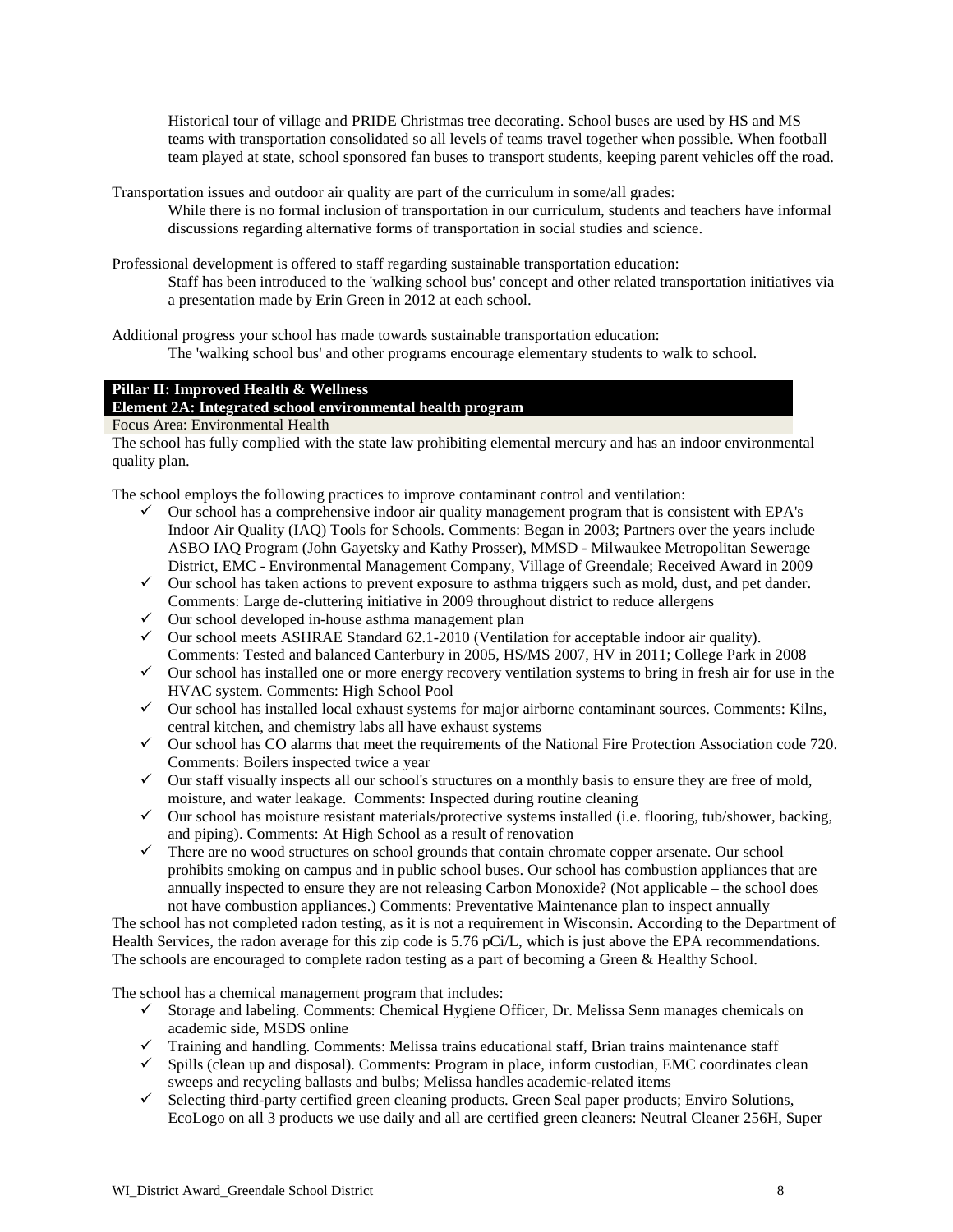#### H2O Multi Purpose Cleaner 71C, Like Acid Washroom Cleaner Please explain below.

- o What percentage of all products is certified? estimated 75%
- Which certified green cleaning product standard does your school use? Green Seal, Enviro Solutions, EcoLogo

The school controls and manages chemicals routinely used in the school to minimize student and staff exposure:

 $\checkmark$  Experiments with hazardous chemicals are limited. 100% of daily cleaning products are certified green cleaners.

The school has a pest management policy and works with Orkin for any pesticide application.

- $\checkmark$  Our school has an integrated pest management policy with an employee who is certified to apply pesticides. Comments: Joe Martin, maintenance staff, will take test in 2014 to become certified
- $\checkmark$  Our school contracts with a certified and licensed pesticide applicator. Comments: Orkin contracted in all buildings
- $\checkmark$  Our school post a notice at the time of pesticide application and for at least 72 hours following application Comments: For outdoor application
- $\checkmark$  Copies of pesticide labels, copies of notices, material safety data sheets (MSDS) and annual summaries of pesticide applications all available and in an accessible location.
- $\checkmark$  Students are prohibited from entering a treated area for at least 8 hours after the treatment or longer if required by the pesticide label.

Describe any efforts to reduce use of pesticides at school:

Used to treat 112 acres for dandelions, now only treat athletic fields. Make sure doors are closed and sweeps are working properly. Any indoor applications are non-toxic and safe around students and staff.

Additional progress the school has made towards improved environmental health specifically on the school building and grounds:

De-cluttering of all spaces, offices and classrooms, to allow for adequate cleaning, leading to better health outcomes for all students and staff. Proper storage of all classroom and office items promotes a safe, clean environment. Staff adheres to operational priorities to maintain low allergy incidence, such as no air fresheners, no hanging things from ceilings, reduce paper on walls, no plants or animals, no stuffed furniture or items that cannot be cleaned properly. Staff now have to 'check-out' at end of school year to ensure only necessary items are left in the classrooms. IEQ Team formed in 2009 meets quarterly to discuss concerns, strategies for environmental improvement and identify district IEQ management needs. This team became the Green Team for IEQ in 2009-2010 and is the foundation of the current Green and Healthy School Team for the district. GSD earned the Great Start and Leadership Awards in 2009.The district also received the Award of Excellence from the EPA for its programs in all buildings in 2010.

Professional development or training offered to staff regarding environmental health:

District staff have participated in training through WASBO (air quality and a number of other environmental issues); Safe Schools training: Indoor Air Quality for Schools; Sustainable Facilities classes at Milwaukee Area Technical College (MATC); EPA's Indoor Air Quality Symposiums beginning in 2003.

Chemical safety and awareness and mercury information are part of the curriculum in some/all grades:

Science teachers include safety instruction as part of every lab in writing and as part of pre-lab discussions. Students are required to pass a safety test at the beginning of the year and first year chemistry students answer safety questions before every lab. Not much is done with mercury information in chemistry because mercury and mercury compounds are banned from schools. Students and staff always wear appropriate personal protection equipment when working with chemicals in classrooms. Goggles are always used whenever glass and chemicals are used. Aprons and gloves are added where appropriate.

Additional progress the school has made towards improved environmental health through training, teaching, and professional development:

Greendale Safety Committee was established in 2002 led by Erin Green. This committee was made up of administrators, the district nurse, maintenance staff, workers compensation coordinator and the director of buildings and grounds. This committee was established to create and maintain an active interest in safety and health through broad scope safety and loss control programs. This group still meets quarterly. CESA 10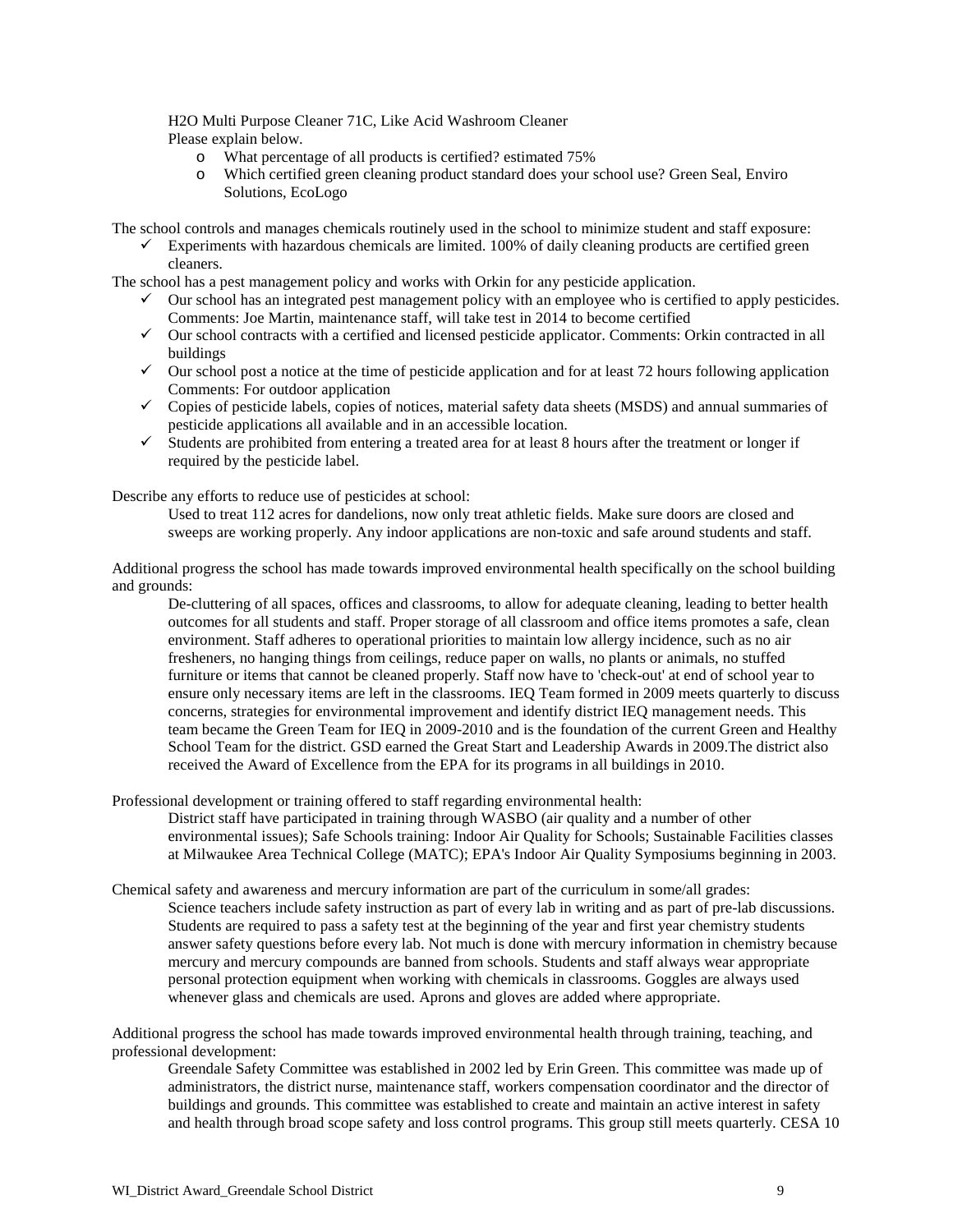administered a sustainability survey to the staff and when asked to grade the sustainability of the 'environmental health' area, the most common grade was a 'B'.

#### **Element 2B: Nutrition & Fitness**

Focus Area: Health & Wellness

The school has a school health, nutrition, and/or wellness policy:

Greendale School District's Wellness Policies on Physical Activity and Nutrition were originally adopted in August 2006 and revised in April 2012. GSD promotes healthy schools by supporting wellness, good nutrition, and regular physical activity as a part of the total learning environment. The District supports a healthy environment where children learn and participate in positive dietary and lifestyle practices, including opportunities for physical activity. Goals include: provide a comprehensive learning environment by developing and practicing lifelong wellness behaviors; support and promote proper dietary habits contributing to students' health status and academic performance; increase the amount of time students are engaged in physical activity; and increase the nutritional and fitness education and opportunities available to all students and families.

The school provides the following to promote nutrition and fitness:

- $\checkmark$  Our school has a salad bar during lunch. Comments: Available at MS and HS
- $\checkmark$  Our school offers fresh fruits and vegetables, some from its garden. Comments: District-wide
- $\checkmark$  Our school uses whole grain foods. Comments: District-wide
- $\checkmark$  Our school has restricted access to foods of minimal nutrition value. Comments: District-wide
- $\checkmark$  Our school has restricted access to beverages of minimal nutrition value. Comments: District-wide
- $\checkmark$  Our school garden supplies food for our students in the cafeteria, a cooking or garden class or to the community. Comments: District-wide Comments: District-wide
- $\checkmark$  Our school has an on-site indoor fitness center available to students and staff. Comments: MS has workout facility for use; All buildings have gyms to use

The school purchases all produce and dairy are from local resources. The district's primary vendor, Performance Fox River Foods, said that their produce is Good Agriculture Certified (GAC).

The school has a policy for harassment and bullying:

The district policy on bullying was approved November 2010. The policy includes the following introduction: The Greendale School District strives to provide a safe, secure and respectful learning environment for all students in school buildings, on school grounds, and school buses and at schoolsponsored activities. Bullying has a harmful social, physical, psychological and academic impact on bullies, victims and bystanders. The school district consistently and vigorously addresses bullying so that there is no disruption to the learning environment and learning process. In addition, the policy defines bullying behavior (physical, verbal, and indirect), provides a statement of prohibition, details the procedure for reporting/retaliation, details the procedure for investigating reports of bullying, describes sanctions and supports, and provides a statement on disclosure and public reporting. The district policy on discrimination and harassment of students was originally approved in 1993 with a number of revisions since then (latest was May 2013). The policy defines discrimination and harassment, provides examples, and details procedures for dealing with violations of policy.

Additional progress the school has made towards improved health and wellness specifically related to the school facilities and policies:

The GSD Climate and Culture Task Force was formed in October 2012 to address harassment in the community and schools. The Task Force is made up of parents, teachers, administrators, staff, students, and community members, charged with assessing and understanding the current situation and proposing solutions to issues and challenges related to harassment and make recommendations for solving issues. The district established Partners for Community Action to help create programs and initiatives geared toward improving the odds for success for Greendale youth. Greendale Schools partnered with Aurora Health Care to launch the Student and Family Assistance Program (SFAP). The Step Up to Better Health Committee is a community group committed to wellness in the community. They partner with various organizations such as the Greendale School District, the Greendale Park & Recreation Department, and the Greendale Health Department. The Committee is involved with the Lighten Up Wisconsin program, the Greendale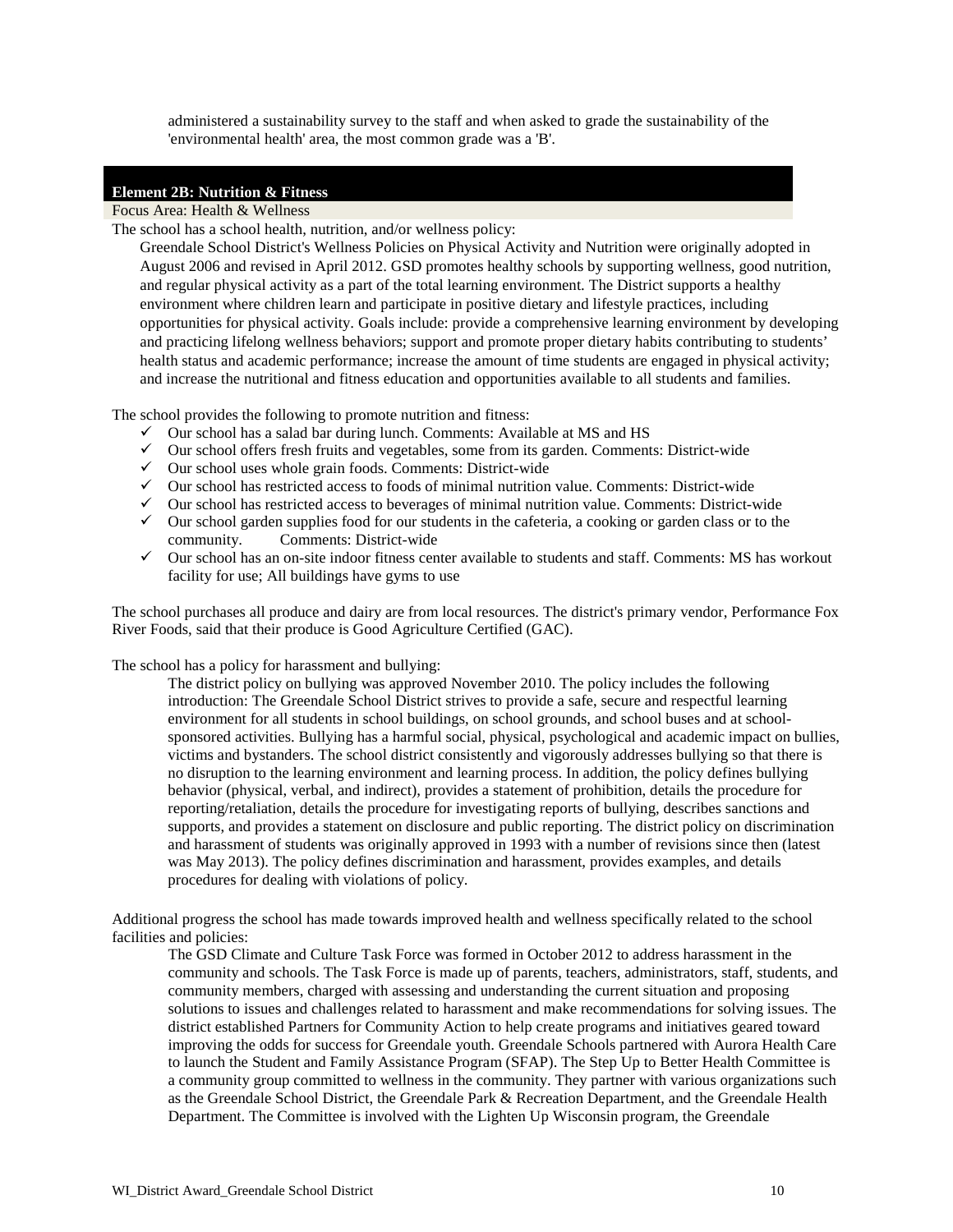Community Charity Walk, and the Fun Run & Walk. They also sponsor winter walking at the HS. All buildings have hand sanitation dispensers in classrooms as well as wipes.

Resources the school provides for staff and student social well-being:

The Student & Family Assistance Program, sponsored by the Aurora Employee Assistance Program, offers free confidential access to a variety of counseling professionals. The SFAP is available to all household members of Greendale Schools, whether the concerns related to a student, an adult, or the whole family. The program promotes healthy homes, healthy minds and healthy families. The Greendale School District provides students with access to the services of a nurse practitioner at no cost to parents. Services, available by appointment at the on-site clinic, include physical exams; diagnosis and treatment of acute illness and injury; diagnosis and management of chronic and episodic illness; health education and promotion; and athletic physicals.

The school promotes nutrition, physical activity and overall school health in the following ways:

- $\checkmark$  Our school will implement Greendale Students Get Moving and Stay Active 60 minutes a day in 2014
- $\checkmark$  Our school participates in Movin' and Munchin'. Comments : College Park
- $\checkmark$  Our school is a Team Nutrition School.
- $\checkmark$  Our school participates in a Farm to School program or other program to use local, fresh food.
- $\checkmark$  Our students spent at least 120 minutes per week over the past year in school supervised physical education. Comments: Elementary: 90 mins/week PE plus120+ mins/week recess; MS has 120 min/week in PE; HS is 240 min/week during PE semester they are enrolled
- $\checkmark$  At least 50% of our students' annual physical education takes place outdoors. Comments: For elementary students
- $\checkmark$  Our school promotes hand washing for staff and students.

Types of outdoor education, exercise and nature-based recreation available:

GSD has implemented 2 school gardens to provide outdoor classroom spaces, grow produce used in the lunch program; use for class experiments, and with our special needs population. The garden was planned in conjunction with the UW Ext Master Gardener program, and has spaces for vegetables, flowers, butterfly gardens, berries, pumpkins and each school (5) has a space for school projects. GSD has recently been approved for two School Forest classroom spaces to be developed this year. For example, in Advanced Environmental Science, where the wildlife and other creatures are studied, the plants and trees are used for studies, and the habitat is improved. The use of water is also studied. The Wisconsin DNR will work with us to provide outdoor education to students. All students in our Middle School take part in a 3-day Outdoor Education trip to allow them to learn about the outdoors in a natural setting. Students have access to afterschool kids Yoga at no charge and a basketball skills program. PE classes provide skills for living a healthy lifestyle through example of exercising and playing skills for lifelong participation.

Professional development, training, or programs offered to staff regarding health and wellness:

GSD is a recognized leader in providing health and wellness staff development and programs (an award of excellence was obtained from UnitedHealth Care). Over the past decade renewal costs have averaged under 4%, in a decade when 10-12% was normal. Group health is measured through on-site biometric screenings. We have addressed the needs to become active, manage stress, address nutrition, and body mass through our on-site programming and incentive program. To receive incentives, an employee must complete a health challenge and attend one educational session, with topics such as stress, nutrition, and healthy drinks, among others presented. Incentives were provided to persons who obtained the most points and lost the most body weight by %. The district provides personal training in a staff fitness center (subsidized), free on-site Yoga and other programs for staff. GSD staff receives Wellness Wednesday Newsletter biweekly with tips, reminders, and resources. CESA 10 administered a sustainability survey and when staff was asked to grade the sustainability of the 'health & wellness' area, the most common response was a 'B'.

Health, nutrition, wellness, and physical activity are a part of the curriculum in all grades:

There are a number of classes, events, and programs offered to MS and HS students including: Health 9, Human Sexuality, Exercise Physiology, FACT (Anti-tobacco), Teens with Impact, TATU (Teens Against Tobacco Use), HOSA Club (Health occupations and healthy living focus), Smoking Cessation Class, FBLA (healthy-sized snacks for sale), Foods (FACE), ProStart Culinary Arts (FACE), Real-Care Baby (FACE), Physical Education class, 6th, 7th, and 8th Grade Healthy Choices, Tobacco Fighters, Drug Free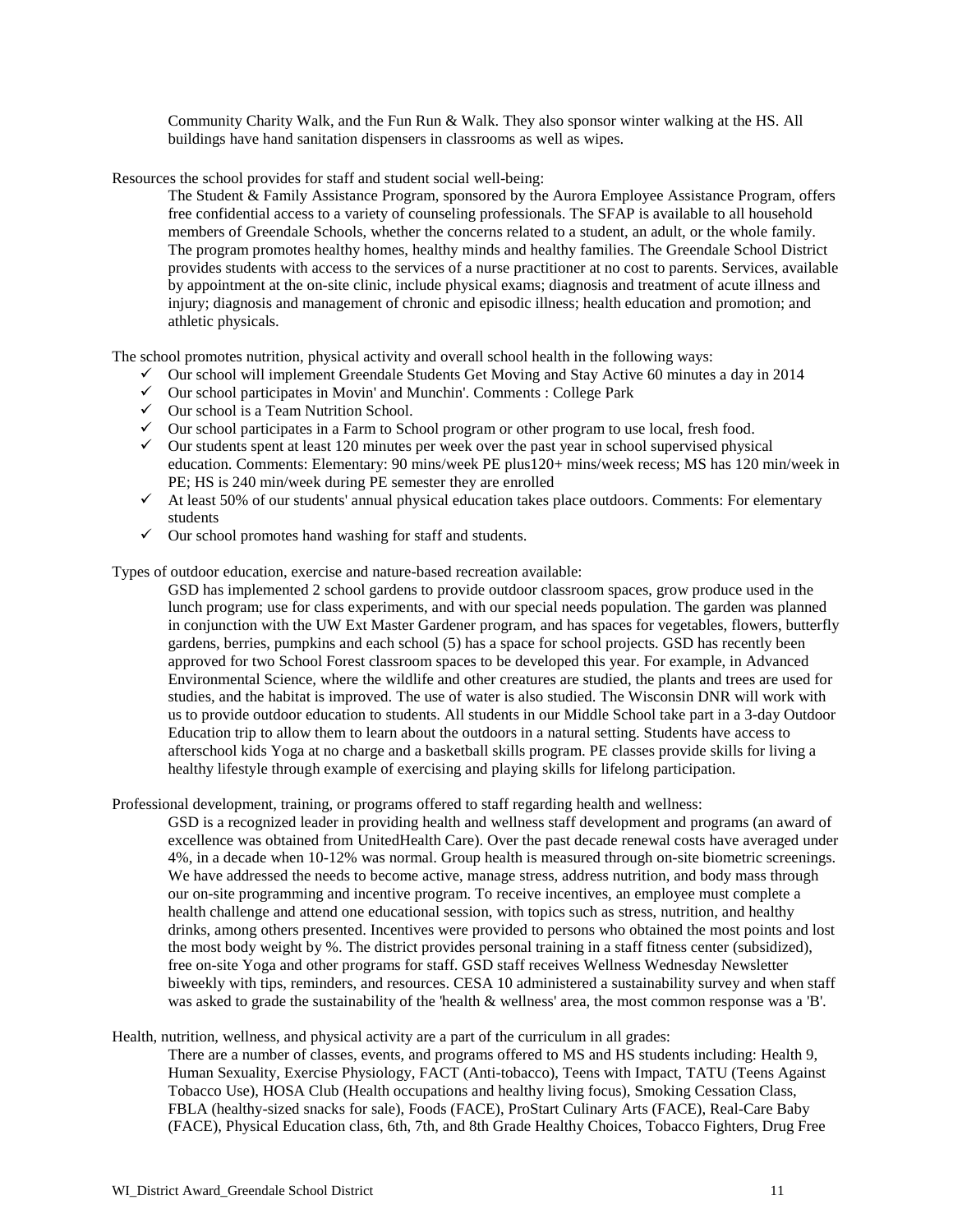Week in April, Student Activity Nights 3 times a year, AODA Trials. In addition, Canterbury Elementary offers a daily running club before school, several classrooms participate in Adventure to Fitness (online program to track physical activity during day), and they won a Radio Disney Dance Party through participation in the Get Active, Get Fit program. College Park students participate in Jump Rope for Heart during recess. Highland View's Dig-it Club works in school garden one day a week. Members of the Dig-it Club survey students to determine what should be planted. HV's Movin' Miles is an after school program to promote physical activity in winter. 2nd graders chart snacks to raise awareness.

The school engages staff, students, and the surrounding community to promote health enhancing behaviors and wellness:

The 3rd Annual Nourish Expo, May 2013, sponsored by GSD Wellness and Sustainability Teams along with Partners for Community Action (PCA), the Greendale Health Department (GHD) and the Step Up to Better Health Team, featured resource booths, exhibits, demos, and student projects, including cookbook, related to living physically and emotionally healthy and environmentally friendly, sustainable lifestyles. Nourish featured a community run before the Expo and a Cafe, run by the ProStart Culinary students. The community Step Up group partnered with the PTO's and other organizations at GSD to expand participation in the FUN Run/Walk held each October encouraging families, students, district employees and residents to participate in this healthy activity. The 2012 run had over 600 participants. Step Up also coordinates a Community Walk each June, the summer Playground Challenge for children through age 10, and provides the Hallway Walkers program free for Greendale residents during the winter. GSD, in conjunction with PCA, presented the Parents as Partners Conference, a free evening of learning and discussion about topics related to raising today's youth in October 2012 and February 2013.

Additional progress the school has made towards improved health and wellness among staff and students:

The district employs two full time psychologists, two full time social workers, and four full time guidance counselors to improve the health of students, staff and families of employees and students. They have free access to an on-site medical clinic. The SFAP program will see any student, staff member, dependent and any family member of a student, at no charge, with free professional counseling provided off site by dialing an 800 number. This program addresses mental health needs, behavioral issues, substance abuse issues, and a number of other issues/problems. Aurora EAP has provided in-service to our parents and staff on topics such as bully prevention, substance abuse in our area, recognizing mental health issues, among many other topics. GSD encourages healthy snacks and non-food treats in classrooms. The MS has Fitness Fridays with 10-minute workouts. Attendance data on staff and students suggests an increase in attendance in both groups over the last three years can be attributed to health and wellness initiatives throughout the district.

#### **Pillar III: Effective Environmental and Sustainability Education Element 3A: Interdisciplinary learning about the key relationships between dynamic environmental, energy, and human systems**

Focus Area: Environmental & Sustainability Education

The school has a K-12 scope and sequence that integrates environmental and/or sustainability education as part of the regular coursework at all grade levels:

The following units focus on environmental or sustainability: 1st grade: Pebbles, Sand, & Silt (FOSS kit) 4th grade: Earth's Materials (FOSS kit) 5th grade: Ecosystems (Einstein unit) & Solar Energy (FOSS kit) 8th grade: Entire course, HS biology: Ecology unit (required for graduation) HS earth: Elective 1 semester HS Environmental course: 1 year long; AP Environmental Science Class: one year long

Environmental and sustainability education concepts are integrated throughout the curriculum in grades prekindergarten through twelve:

Ongoing throughout all/nearly all grade levels to some degree: emphasis on recycling day to day; use of natural light; layering clothing to be comfortable; conserve paper when possible; share resources; print responsibly in the library. Middle School: All students read articles related to environmental challenges as part of their Reading Workshops; science - energy measurement, reduction, analyzing bills. Middle/High school: Emphasize digital hand-in for assignments to reduce paper use. Elementary: Eat and discuss the importance of healthy snacks; Social Studies learn about natural resources; Science teach solar energy unit and adapted it to be a sustainability unit so lessons cover many energy sources, renewable and nonrenewable, as well as their effects on our environment; ELA - when reading nonfiction text. 3rd: endangered animal reports and discussions on protecting the environment, recycling discussions, and some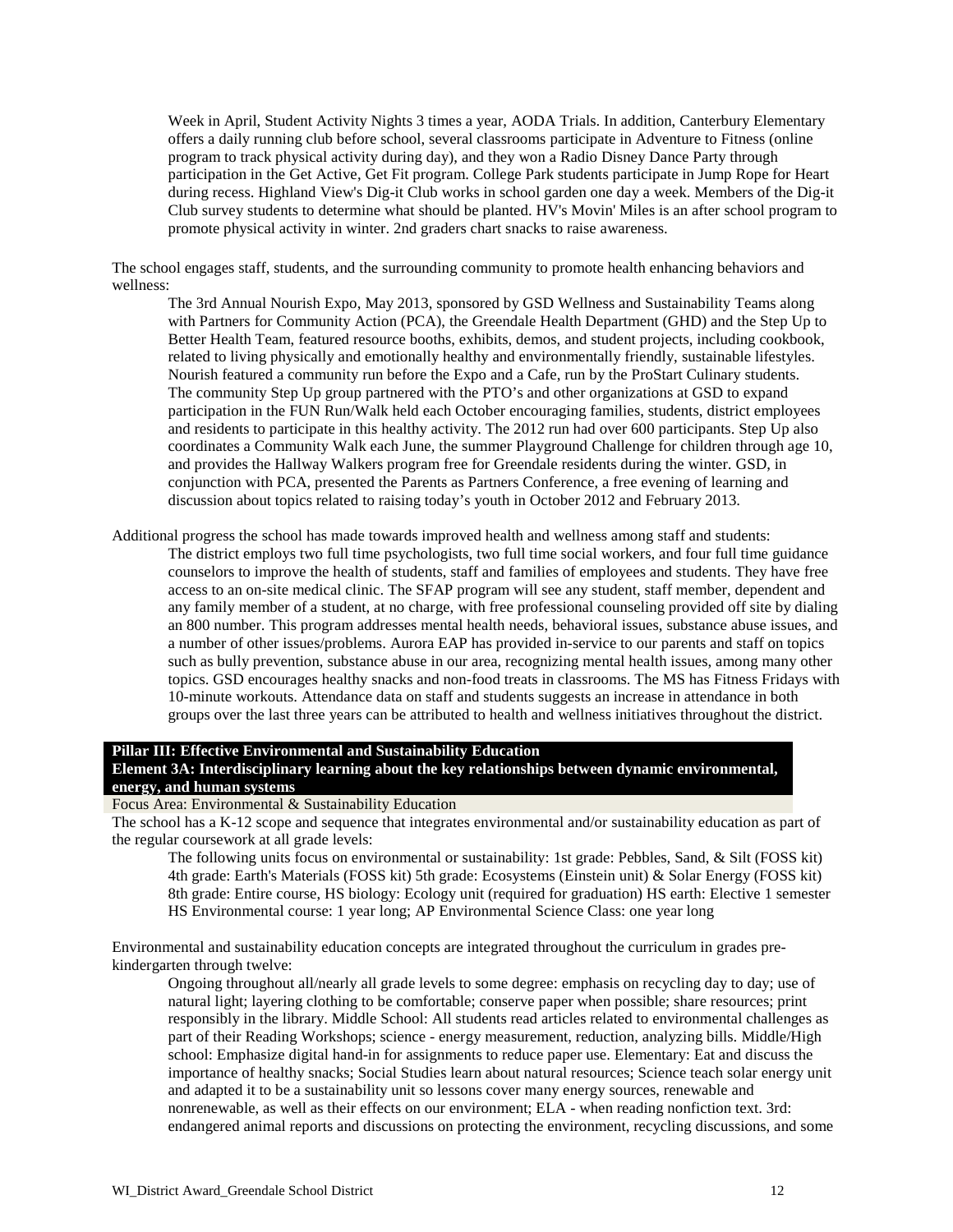groups of students read books about protecting the environment. 4K: Terracycle.com program in coordination with art teacher to gather used supplies as a fundraiser and to raise awareness or how to minimize waste sent to landfill.

Environmental education is integrated into the following courses: Mathematics, English Language Arts, Science 9, Honors Physics, Current World Issues, Spanish, German, Nonfiction Film, Study Skills, Health Education, Contemporary Foods, ProStart, Physical Education, and Technology Education:

Mathematics: Use situational word problems to calculate different numbers pertaining to amount of materials saved. Science: Study alternative energy sources; Energy/Sustainability research projects. ELA: Social issue essays. Spanish: Study a unit on environment; water resources, landfills and reusing waste to make musical instruments. German: Environmental themes interwoven. Current World Issues: Learn what sustainability is and analyze the sustainability of policy options such as sustainable organizations providing water resources or sustainable ways to fight the war on terror. Students chose the topics to study including a unit on access to food and water that focused much more on sustainability of practices. Nonfiction Film: Will cover films based on environmental issues. Study Skills: Unit on environment. FCS: Work through Nourish curriculum in Contemporary Foods class; Project on Farm to Table where they trace how far the food product had to travel to reach them; The ProStart class also hosts the Nourish Cafe in the spring where at least 50% of the food is coming from within a 150-mile radius of Greendale. Health/PE: Minimize waste.

Current Biological Processes class integrates environmental education into curriculum, with an ecology unit towards the end of the school year, and discussion of connections to the environment throughout.

Two environmental science courses offered at the high school, Environmental Science and Advanced Placement Environmental Science. In Environmental Science, students explore concepts in ecology, conservation, global climate change, natural resources, energy, and sustainability. Advanced Placement Environmental Science is designed to be the equivalent of a one-semester environmental science course at the introductory college level. Major topics of study include earth systems and resources, the living world, population, land and water use, energy resources and consumption, pollution, and global change. Sustainability is an underlying theme in the course throughout the year. This class has partnered with UW-Milwaukee to work and learn at their Field Station-Cedarburg Bog. Both courses emphasize laboratory and fieldwork as part of the learning process.

Environmental and sustainability concepts are integrated into assessments: These concepts are integrated into the regular science course work and therefore assessed. Proficiency levels would be determined by individual teachers.

Students have the option of joining the following environmentally or sustainability focused clubs:

Garden Club: 18 core people. Activities include planning, planting, growing, harvesting, and general education regarding the garden, sell kale and mums in the fall. 8-10 Sp Ed students utilize the produce grown in garden for life skills and create food items for Free Sample Fridays during lunch for staff and students. Student Council at College Park: Green Team of 18 students focused on being "green." They do daily checks of recycling efforts and light and energy usage. The information is being tracked in a Google doc to find ways to reduced usage. Results are shared with classrooms and students will be involved with spring planting in beds around the school. Greendale Environmental Organization (GEO) Club: 12 core members from the HS. Activities include selling Earth Friendly Coffee, create awareness and organize initiatives, Halloween Howl at Timberwolf Preserve in Franklin, participate in Sturgeon Bowl (environmental knowledge contest), WEED OUTS to help eliminate invasive species. Green Team student member representative provides input into planning and evaluating sustainability initiatives.

Professional development offered to ensure environmental and sustainability education include:

- $\checkmark$  Aquatic WILD Number of staff 2
- $\checkmark$  Trainings offered through your local CESA Number of staff\_3\_ Comments: Green & Healthy School Workshop
- $\checkmark$  Facing the Future Number of staff\_1
- Global Environmental Teachings Course Number of staff  $1$  which trip/year? Puerto Rico 2007
- $\checkmark$  KEEP (WI K-12 Energy Education Program) –Number of staff  $9$  Comments: NRES 634 plus others
- $\checkmark$  Project Learning Tree Number of staff\_1
- $\checkmark$  Project WET Number of staff\_2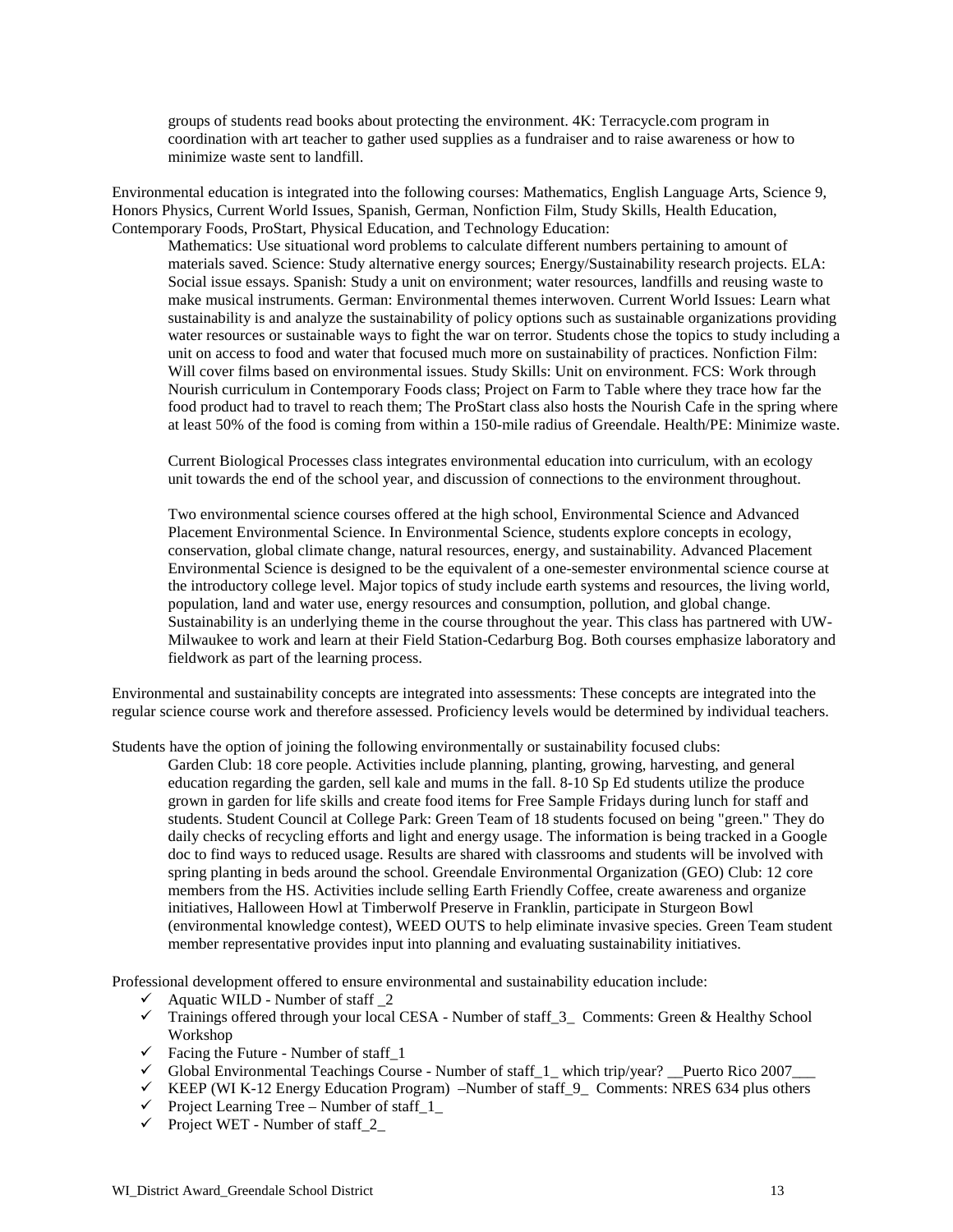- $\checkmark$  Project WILD Number of staff\_6\_
- $\checkmark$  Related university level course Number of staff\_5\_ Comments: Sustainability Courses from UWSP
- Other in-service, training, workshop, or course: \_\_6\_ Sustainability Team, Clean Air Quality Committee, Environmental Newsletters,

Outdoor learning experiences offered to students at the school each year include:

Kindergarten learns about shadows outdoors and collects leaves during nature walk in the fall. 5th graders conduct solar energy experiments outdoors on sunny days where they measure sunlight levels and collect energy. 7th graders spend the entire first quarter studying plants and classification. They use the woods behind Canterbury Elementary and take a field trip to Kettle Moraine State Forest. 8th graders visit Scout Lake to conduct outdoor activities organized by the County Park staff (i.e., following scat and other evidence of animals). 1st graders visit Scout Lake as well during their animal unit. GHS: Hands-on fieldwork experiences and school forests work is a part of Environmental Science courses. Both offer offcampus field trips to natural areas for water quality and forestry, including Riveredge Nature Center to do water quality tests in the Milwaukee River, a nearby bog to learn more about wetland ecology, and the Audubon Nature Center in Milwaukee for Great Lakes education. All MS students Outdoor Ed trip offers a variety of outdoor activities, including orienteering, hiking, forestry, and aquatic ecology.

#### **Element 3B: Use of the environment and sustainability to develop STEM content, knowledge, and thinking skills**

Focus Area: Environmental & Sustainability Education

Learning experiences offered to students connecting STEM and environmental and sustainability education: 8th Grade Science: Use Project Lead the Way - Energy and the Environment. Both science teachers have been trained in Project Lead the Way and use this module. High School: There was a past project where students designed a playground (natural materials and environmentally friendly) using engineering software as part of Introduction to Engineering Design course assignment. The students worked with the Parks and Recreation department and community members to fundraise for construction of the playground and it will be built in the near future on school property.

School curriculum make connections between classroom and college and career readiness, in particular postsecondary options in environmental and sustainability fields:

At College Park Elementary students do career exploration projects that includes environmental/technical careers. At Greendale Middle School, teachers and students discuss career options as we look towards work scientists do. Also, 8th grade students explore careers relating to their interests in both health and math classes. GHS: The Project Lead The Way (PLTW) (Biomedical) classes make connections between classroom experiences and career/college readiness. Students are exposed to careers in the biomedical field and they make connections between the content in the class and real world applications of that content. Students can also earn college credit for the PLTW-Biomed classes. Yes, these connections are made in both Environmental Science and AP Environmental Science. Students are given a solid foundation in core concepts and are given a great deal of experience in both field and laboratory work.

Career and technical student organizations' (i.e., DECA, FBLA, FCCLA, HOSA, FFA, and SkillsUSA) focus on environmental or sustainability topics:

HOSA club at Greendale High School is dedicated to introducing and promoting careers in the health sciences to students. HOSA stands for the Health Occupations Students of America and allows students to explore careers through field trips, shadow opportunities, and volunteer experiences. Students also take time to help educate their peers on important health issues from heart disease to breast cancer awareness.

#### **Element 3C: Development and application of civic knowledge and skills**

Focus Area: Community Involvement

The school has community involvement all of the focus areas (Energy, Water, School site, Recycling and waste management, Transportation, Environmental Health, Health and Wellness, Environmental and Sustainability Education)

Description of community partnerships/involvement: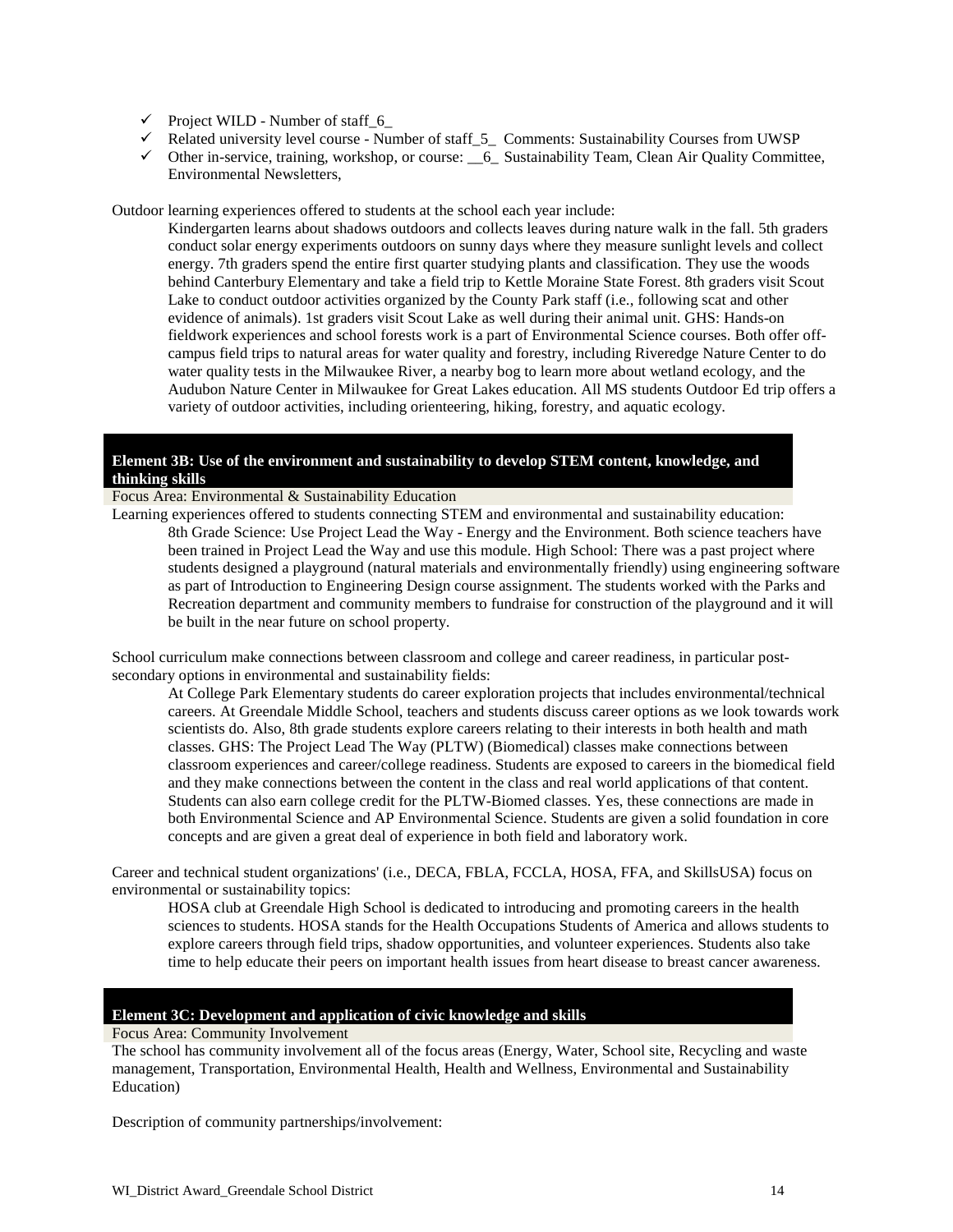- Energy: Highland View 5th graders were invited to JACO Environmental by Focus on Energy's staff to watch how a refrigerator is recycled. As part of participating, Focus on Energy replaced one of the school's older refrigerators with a newer Energy Star appliance. Paul Van de Sand, Franklin Energy, was a guest speaker for over 200 MS students to discuss how electricity is generated and distributed.
- Water: The AP Environmental Science students will be working with the County on water quality testing in Dale Creek, near the HS.
- School Site: GSD worked with the DNR to develop a School Forest Management Plan on two parcels of recently registered school forests. Environmental Science students also visit Riveredge Nature Center for water quality tests in the Milwaukee River and the Audubon Nature Center for Great Lakes education.
- Recycling & Waste Management: GSD works with Waste Management to single source recycling. Waste Management provided educational resources detailing the proper way to dispose of waste material.
- Transportation: The Village of Greendale in general supports the minimal use of transportation by the district due to the design of the community. With an emphasis on safe walking routes, students can take field trips to local sites without taking a bus in many instances.
- Environmental Health: GSD has been partnering with Environmental Management Company (EMC); an Environmental Health and Safety service provider to meet the environmental health needs of the district for over 10 years.
- Health & Wellness: The community Step Up group (through GHD) partnered with the PTO's and other organizations at GSD to expand participation in the FUN Run/Walk held each October encouraging families, students, district employees and residents to participate in this healthy activity. Step Up also coordinates a Community Walk each June, the summer Playground Challenge for children through age 10, and provides the Hallway Walkers program free for Greendale residents during the winter. GSD, in conjunction with PCA, presented a free evening of learning and discussion about topics related to raising today's youth each year. The next event is scheduled for February 26, 2014. The district will launch a Get Moving & Stay Active program at that time and include 8 health and wellness breakout sessions for parents to attend while students are engaged in physical activities. The district also plans to use this event to solicit family volunteers for the school gardens. The UW Extension Master Gardeners organization provided a master plan for the school garden. The first annual Greendale Garden Championship was coordinated through the district PTOs and PCA. Schools competed to win the "Greendale Golden Gourd" and be crowned Garden Champion. Kellner's Garden Center (Owned by a Canterbury student's father) donated a generous supply of seedlings and garden supplies to the contest. Community members donated gardening supplies and enough gardening gloves so that an entire class of students will have a pair.
- Environmental Healthy & Sustainability Education: A parent built a sustainability-themed float for the Greendale 75th Anniversary Parade in 2013. In addition, GSD is partnering with CESA 10 to help raise environmental and sustainability literacy, reduce their environmental impact, and improve staff and student health and wellness. CESA 10 is assisting with the Green Ribbon School application. As part of the information gathering process, a sustainability survey was sent to all district staff with 162 responses. Survey results indicate a general sustainability score of a 'B'.

Community involvement where students participate in civic/community engagement projects related to environmental and sustainability education:

- HS students in Environmental Science past service learning activities (visited Highland View Elementary on more than one occasion to teach about recycling and/or composting). Classes have participated in the Nourish Event to share what we do in our classes with the community. Environmental Science and AP Environmental Science have also had guest speakers/instructors visit their classroom. These members of the community and surrounding areas are experts in their field. Plans are to continue to work with county on forest issues, bringing together the community to make better use of our school forests while also taking care of our natural resources sustainably.
- Environmental Health: 'Nourishing Snacks 2013 Cookbook' This tasty collection of everyday and holiday snacks developed by HS health students. MS 6th grade students make fleece blankets for 3 organizations. Students and staff participate in community fun run/walks throughout the year. MS students participate in spring and fall clean up activities assisting local elderly neighbors with yard work.

Community involvement where staff contribute to the community-based project of local organizations as representatives of the school: